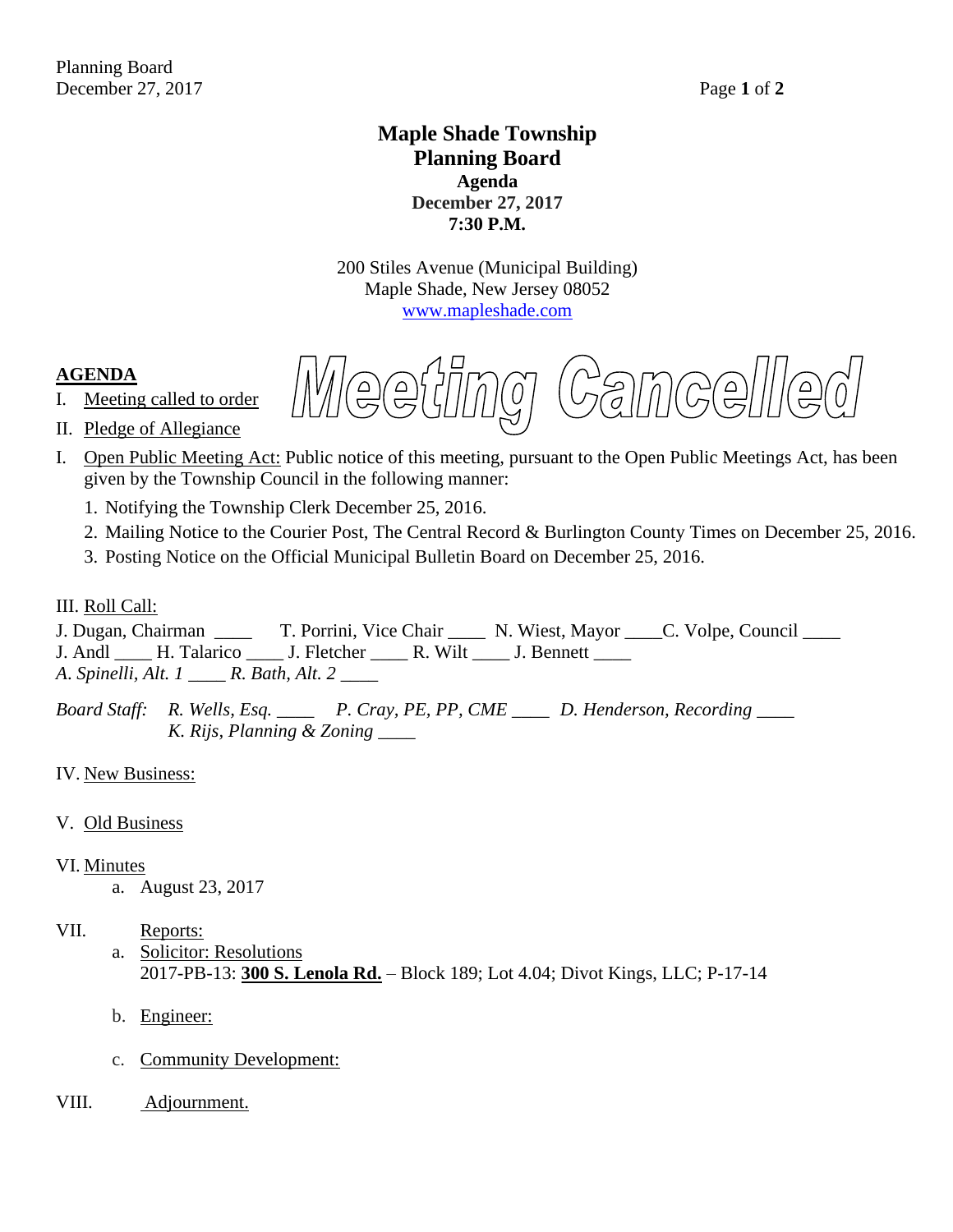Planning Board December 27, 2017 Page **2** of **2**

2017 Meeting Dates:

| Site Plan Adv.: |                                                           | $\Delta/\Delta$ |                         | 6/7 | 8/1 | 9/5 | $10/3$ 11/1           |  |
|-----------------|-----------------------------------------------------------|-----------------|-------------------------|-----|-----|-----|-----------------------|--|
| Planning Board: | 2/22 3/22 4/26 5/24 6/28 7/26 8/23 9/27 10/25 11/16 12/27 |                 |                         |     |     |     |                       |  |
| Zoning Board:   |                                                           |                 | 4/12 5/10 6/14 7/12 8/9 |     |     |     | 9/13 10/11 11/8 12/13 |  |

**If you are unable to attend, please call Kevin Rijs at (856)779-9610 Ext.151. Thank You.**

# **Next Meeting January 24, 2018**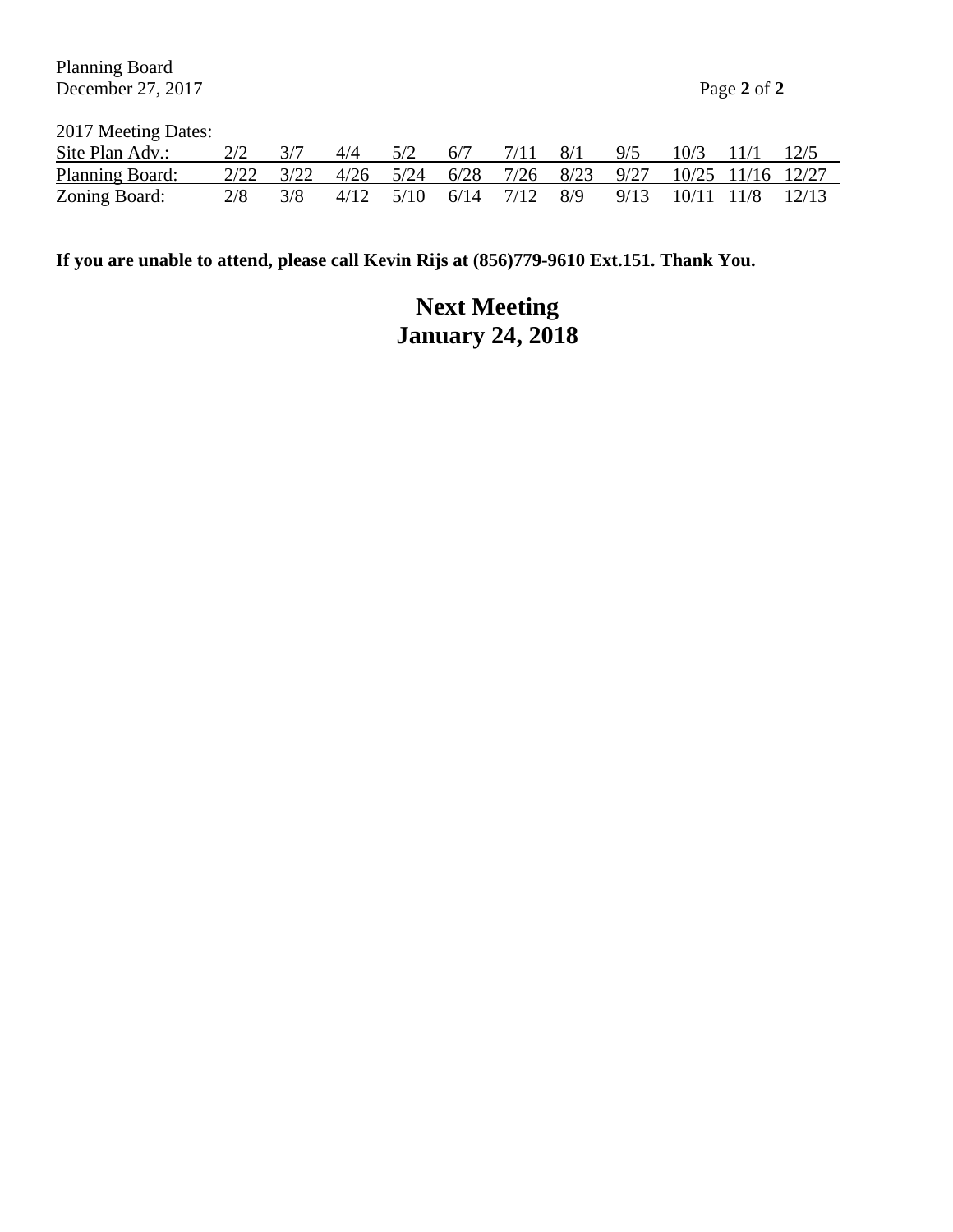# **Maple Shade Township Planning Board Agenda November 16, 2017 7:30 P.M.**

200 Stiles Avenue (Municipal Building) Maple Shade, New Jersey 08052 [www.mapleshade.com](http://www.mapleshade.com/)

REMINDER: 2018 Business License Renewals are due prior to December 1, 2017.

# **AGENDA**

I. Meeting called to order

- II. Pledge of Allegiance
- I. Open Public Meeting Act: Public notice of this meeting, pursuant to the Open Public Meetings Act, has been given by the Township Council in the following manner:
	- 1. Notifying the Township Clerk December 25, 2016.
	- 2. Mailing Notice to the Courier Post, The Central Record & Burlington County Times on December 25, 2016.
	- 3. Posting Notice on the Official Municipal Bulletin Board on December 25, 2016.

### III. Roll Call:

J. Dugan, Chairman \_\_\_\_ T. Porrini, Vice Chair \_\_\_\_ N. Wiest, Mayor \_\_\_\_C. Volpe, Council \_\_\_\_ J. Andl \_\_\_\_ H. Talarico \_\_\_\_ J. Fletcher \_\_\_\_ R. Wilt \_\_\_\_ J. Bennett \_\_\_\_ *A*. *Spinelli, Alt. 1 \_\_\_\_ R. Bath, Alt. 2 \_\_\_\_*

*Board Staff: R. Wells, Esq. \_\_\_\_ P. Cray, PE, PP, CME \_\_\_\_ D. Henderson, Recording \_\_\_\_ K. Rijs, Planning & Zoning \_\_\_\_*

### IV. New Business:

1. **461 Rt. 38 W. Unit C** – Block 144; Lot 18; MK Wireless (Cricket); P-17-15 – *Application Withdrawn* Zone: Highway Commercial (HC) Existing Use: Vacant, new building Proposed Use: Retail Cell Phone Store Change of Use: Site Plan Waiver

### V. Old Business

### VI. Minutes

- a. August 23, 2017
- VII. Reports:
	- a. Solicitor: Resolutions i. 2017-PB-13: **300 S. Lenola Rd.** – Block 189; Lot 4.04; Divot Kings, LLC; P-17-14
	- b. Engineer: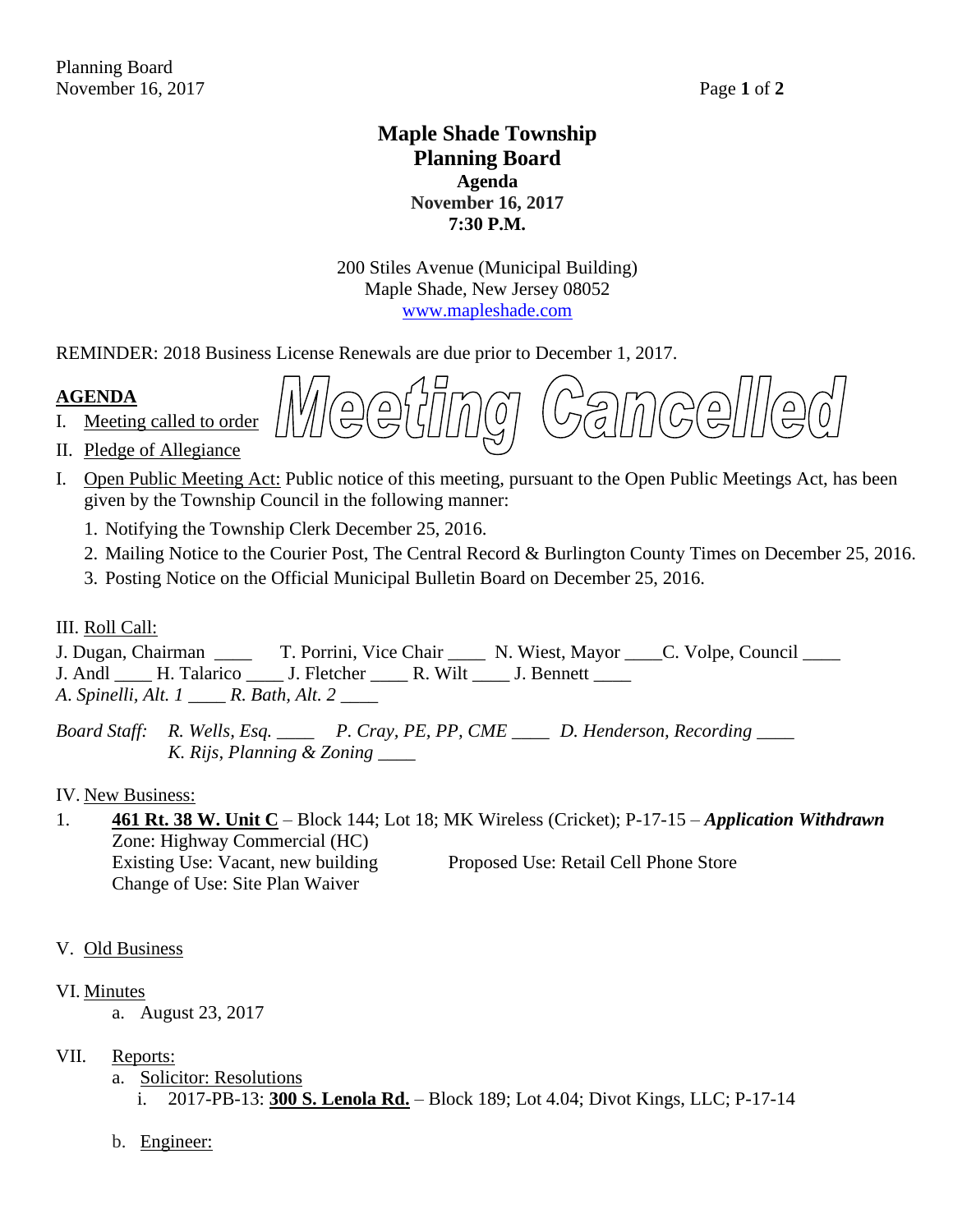# c. Community Development:

### VIII. Adjournment.

#### 2017 Meeting Dates:

| Site Plan Adv.: |                                                           | 4/4       | 6/7 |                     | 8/1 | 9/5  | 10/3       |       |
|-----------------|-----------------------------------------------------------|-----------|-----|---------------------|-----|------|------------|-------|
| Planning Board: | 2/22 3/22 4/26 5/24 6/28 7/26 8/23 9/27 10/25 11/16 12/27 |           |     |                     |     |      |            |       |
| Zoning Board:   |                                                           | 4/12 5/10 |     | $6/14$ $7/12$ $8/9$ |     | 9/13 | 10/11 11/8 | 12/13 |

# **If you are unable to attend, please call Kevin Rijs at (856) 779-9610 Ext.151. Thank You.**

# **Next Meeting December 27, 2017**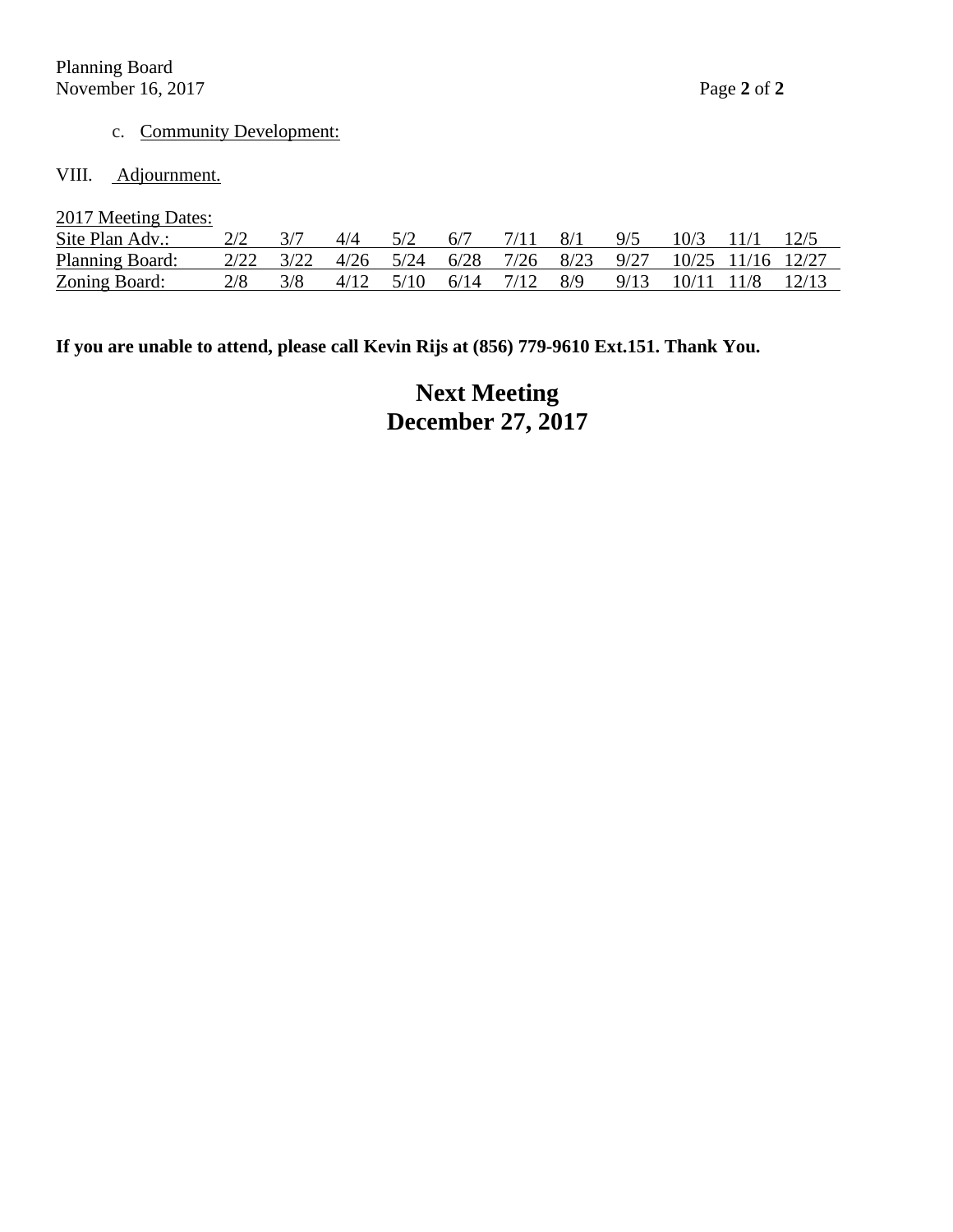# **Maple Shade Township Planning Board Agenda October 25, 2017 7:30 P.M.**

200 Stiles Avenue (Municipal Building) Maple Shade, New Jersey 08052 [www.mapleshade.com](http://www.mapleshade.com/)

REMINDER: 2018 Business License Renewals are due prior to December 1, 2017.

# **AGENDA**

- I. Meeting called to order
- II. Pledge of Allegiance
- I. Open Public Meeting Act: Public notice of this meeting, pursuant to the Open Public Meetings Act, has been given by the Township Council in the following manner:
	- 1. Notifying the Township Clerk December 25, 2016.
	- 2. Mailing Notice to the Courier Post, The Central Record & Burlington County Times on December 25, 2016.
	- 3. Posting Notice on the Official Municipal Bulletin Board on December 25, 2016.

III. Roll Call:

J. Dugan, Chairman \_\_\_\_ T. Porrini, Vice Chair \_\_\_\_ N. Wiest, Mayor \_\_\_\_C. Volpe, Council \_\_\_\_ J. Andl \_\_\_\_ H. Talarico \_\_\_\_ J. Fletcher \_\_\_\_ R. Wilt \_\_\_\_ J. Bennett \_\_\_\_ *A*. *Spinelli, Alt. 1 \_\_\_\_ R. Bath, Alt. 2 \_\_\_\_*

*Board Staff: R. Wells, Esq. \_\_\_\_ P. Cray, PE, PP, CME \_\_\_\_ D. Henderson, Recording \_\_\_\_ K. Rijs, Planning & Zoning \_\_\_\_*

IV. New Business:



### V. Old Business

### VI. Minutes

- a. August 23, 2017
- b. September 27, 2017
- VII. Reports:
	- a. Solicitor: Resolutions
	- b. Engineer: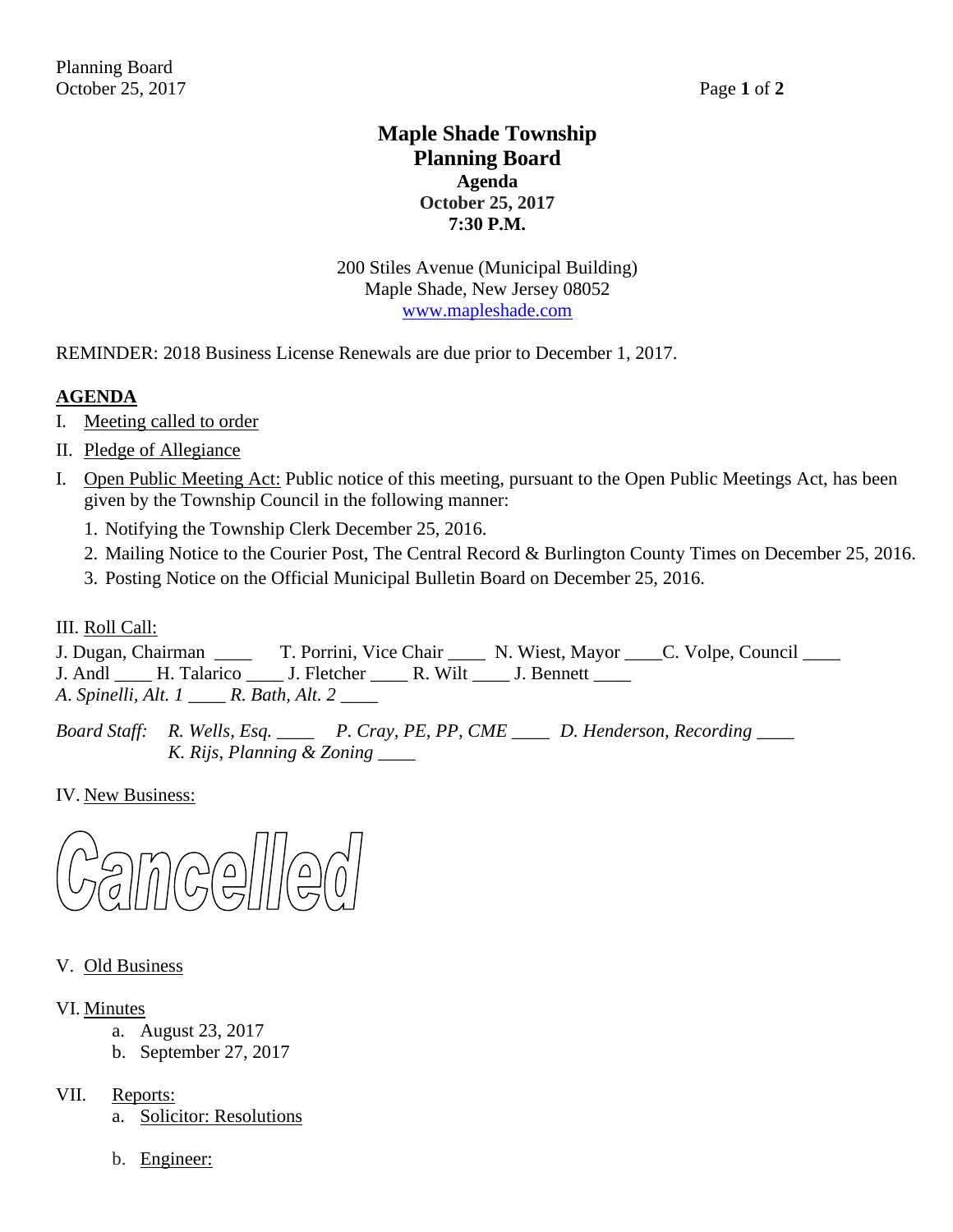#### c. Community Development:

#### VIII. Adjournment.

| 2017 Meeting Dates:  |      |      |             |      |      |           |     |      |       |                   |       |
|----------------------|------|------|-------------|------|------|-----------|-----|------|-------|-------------------|-------|
| Site Plan Adv.:      |      | 3/7  | 4/4         | 5/2  | 6/7  | 7/11      | 8/1 | 9/5  | 10/3  | $-11/1$           | 12/5  |
| Planning Board:      | 2/22 | 3/22 | $4/26$ 5/24 |      | 6/28 | 7/26 8/23 |     | 9/27 |       | 10/25 11/16 12/27 |       |
| <b>Zoning Board:</b> | 2/8  | 3/8  | 4/12        | 5/10 | 6/14 | 7/12      | 8/9 | 9/13 | 10/11 | 11/8              | 12/13 |

**If you are unable to attend, please call Kevin Rijs at (856) 779-9610 Ext.151. Thank You.**

**Next Meeting October 25, 2017**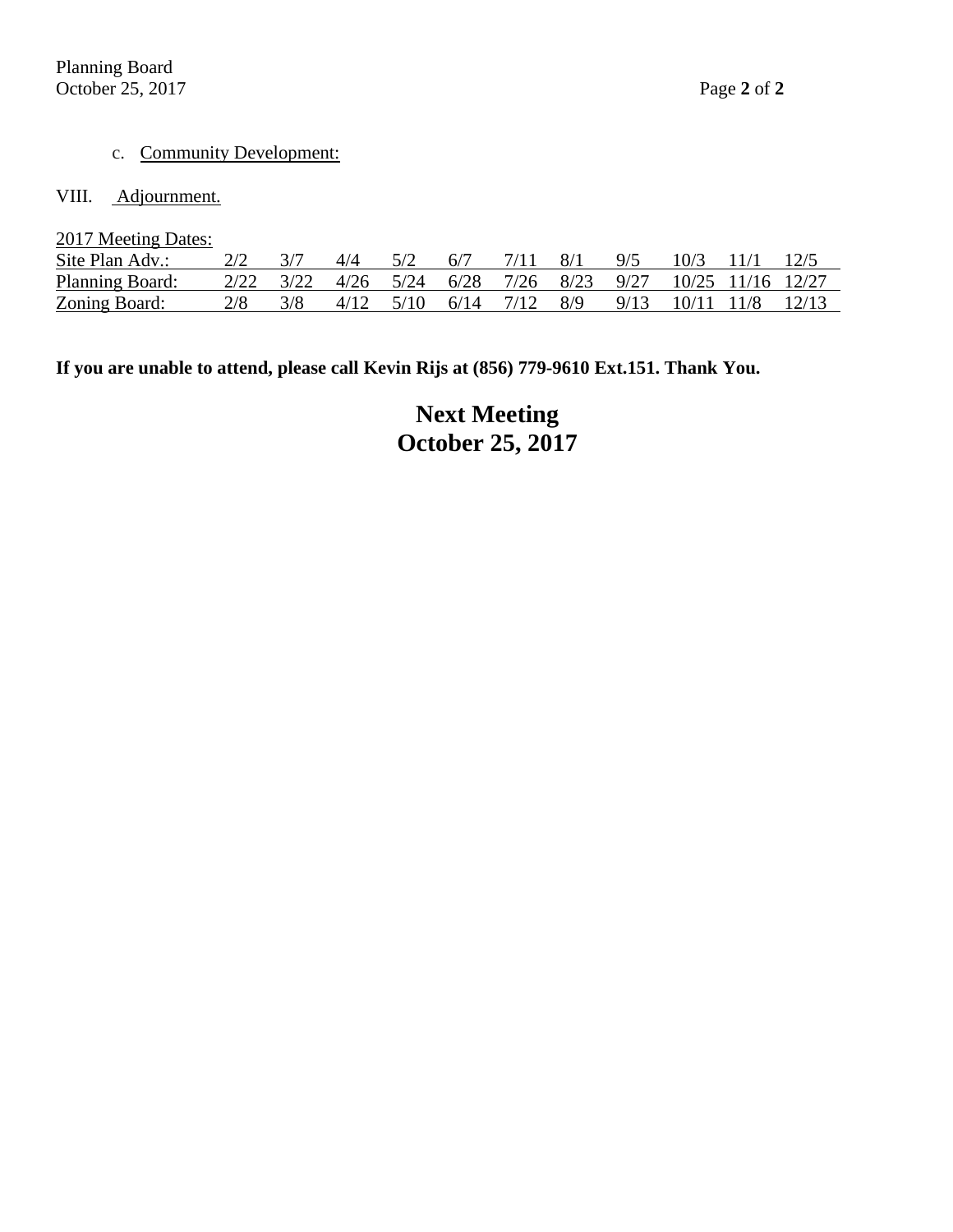

**Maple Shade Township Planning Board Agenda September 27, 2017 7:30 P.M.**

Maple Shade, New Jersey 08052 [www.mapleshade.com](http://www.mapleshade.com/)

REMINDER: 2018 Business License Renewals are due prior to December 1, 2017.

# **AGENDA**

- I. Meeting called to order
- II. Pledge of Allegiance
- I. Open Public Meeting Act: Public notice of this meeting, pursuant to the Open Public Meetings Act, has been given by the Township Council in the following manner:
	- 1. Notifying the Township Clerk December 25, 2016.
	- 2. Mailing Notice to the Courier Post, The Central Record & Burlington County Times on December 25, 2016.
	- 3. Posting Notice on the Official Municipal Bulletin Board on December 25, 2016.

# III. Roll Call:

J. Dugan, Chairman \_\_\_\_ T. Porrini, Vice Chair \_\_\_\_ N. Wiest, Mayor \_\_\_\_C. Volpe, Council \_\_\_\_ J. Andl \_\_\_\_ H. Talarico \_\_\_\_ J. Fletcher \_\_\_\_ R. Wilt \_\_\_\_ J. Bennett \_\_\_\_ *A*. *Spinelli, Alt. 1 \_\_\_\_ R. Bath, Alt. 2 \_\_\_\_*

*Board Staff: R. Wells, Esq. \_\_\_\_ P. Cray, PE, PP, CME \_\_\_\_ D. Henderson, Recording \_\_\_\_ K. Rijs, Planning & Zoning \_\_\_\_*

# IV. New Business:

# V. Old Business

- VI. Minutes
	- a. August 23, 2017

- a. Solicitor: Resolutions
	- i. 2017-PB-13: **300 S. Lenola Rd.** Block 189; Lot 4.04; Divot Kings, LLC; P-17-14
- b. Engineer:
- c. Community Development:
- VIII. Adjournment.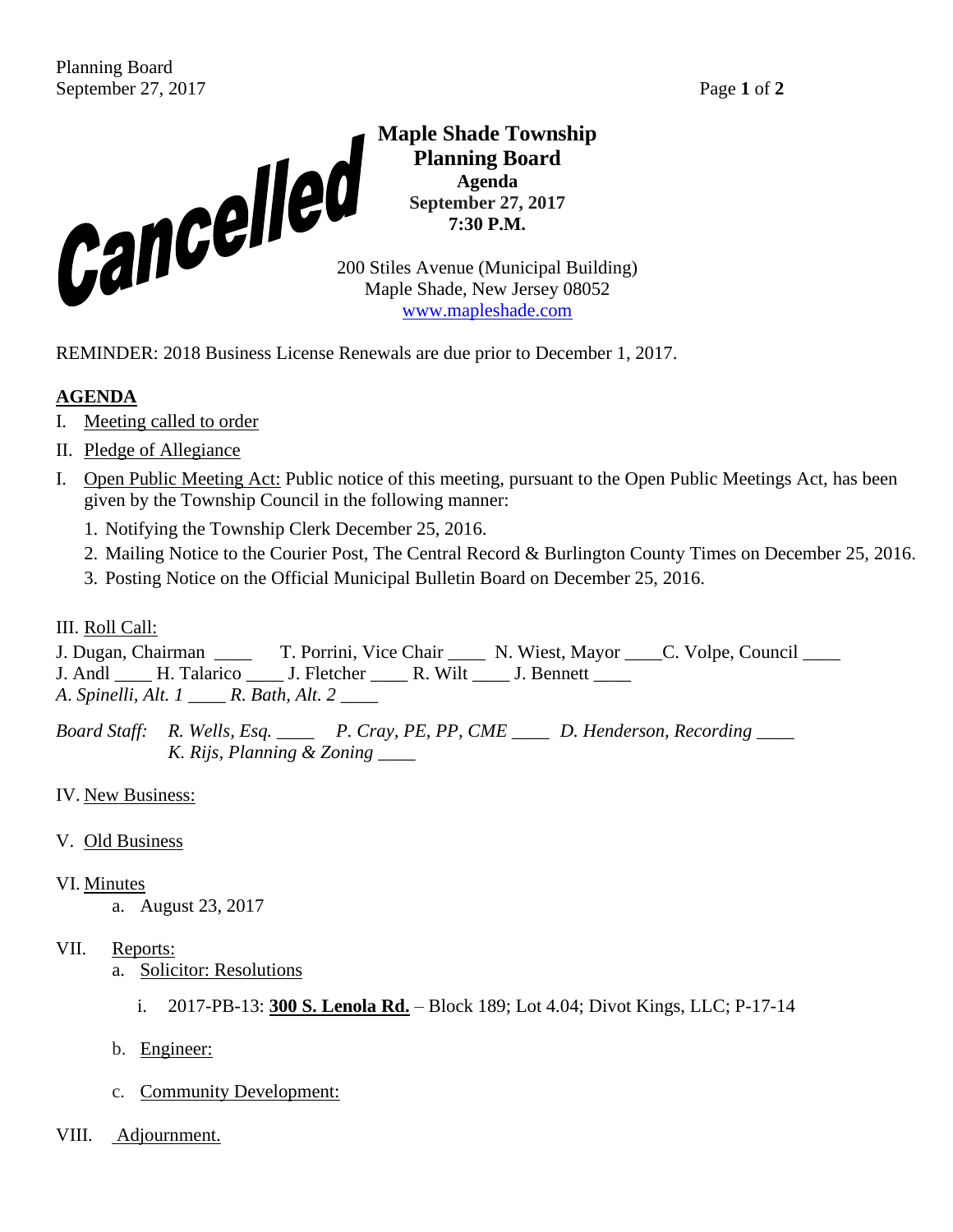Planning Board September 27, 2017 **Page 2** of 2

2017 Meeting Dates:

| Site Plan Adv.: |                                                           | $\Delta/\Delta$ |                         | 6/7 | 8/1 | 9/5 | $10/3$ 11/1           |  |
|-----------------|-----------------------------------------------------------|-----------------|-------------------------|-----|-----|-----|-----------------------|--|
| Planning Board: | 2/22 3/22 4/26 5/24 6/28 7/26 8/23 9/27 10/25 11/16 12/27 |                 |                         |     |     |     |                       |  |
| Zoning Board:   |                                                           |                 | 4/12 5/10 6/14 7/12 8/9 |     |     |     | 9/13 10/11 11/8 12/13 |  |

**If you are unable to attend, please call Kevin Rijs at (856) 779-9610 Ext.151. Thank You.**

**Next Meeting October 25, 2017**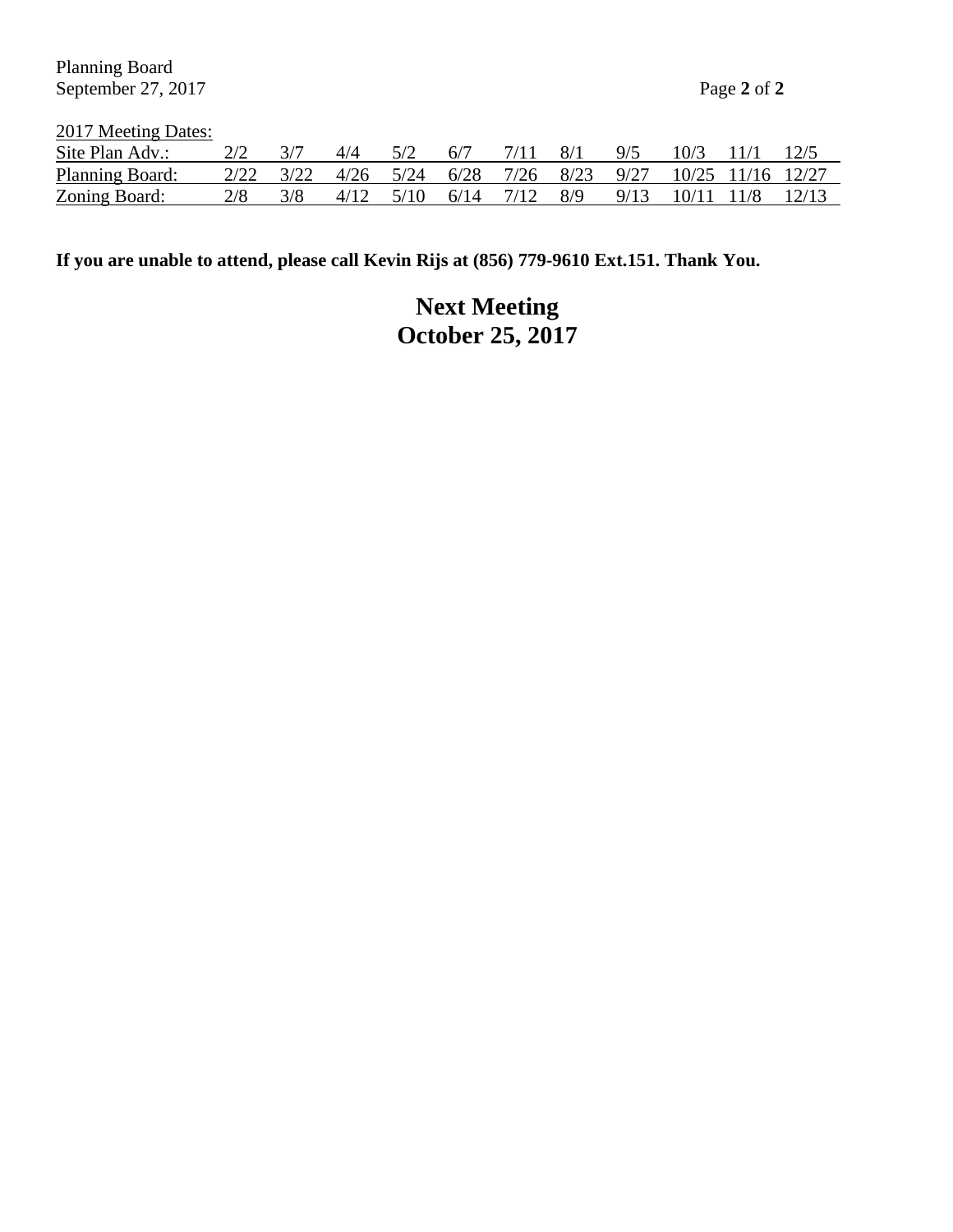# **Maple Shade Township Planning Board Agenda August 23, 2017 7:30 P.M.**

200 Stiles Avenue (Municipal Building) Maple Shade, New Jersey 08052 [www.mapleshade.com](http://www.mapleshade.com/)

### **AGENDA**

- I. Meeting called to order
- II. Pledge of Allegiance
- I. Open Public Meeting Act: Public notice of this meeting, pursuant to the Open Public Meetings Act, has been given by the Township Council in the following manner:
	- 1. Notifying the Township Clerk December 25, 2016.
	- 2. Mailing Notice to the Courier Post, The Central Record & Burlington County Times on December 25, 2016.
	- 3. Posting Notice on the Official Municipal Bulletin Board on December 25, 2016.

#### III. Roll Call:

- J. Dugan, Chairman  $\qquad$  T. Porrini, Vice Chair  $\qquad$  N. Wiest, Mayor  $\qquad$  C. Volpe, Council  $\qquad$
- J. Andl \_\_\_\_ H. Talarico \_\_\_\_ J. Fletcher \_\_\_\_ R. Wilt \_\_\_\_ J. Bennett \_\_\_\_
- *A*. *Spinelli, Alt. 1 \_\_\_\_ R. Bath, Alt. 2 \_\_\_\_*
- *Board Staff: R. Wells, Esq. \_\_\_\_ P. Cray, PE, PP, CME \_\_\_\_ D. Henderson, Recording \_\_\_\_ K. Rijs, Planning & Zoning \_\_\_\_*

#### IV. New Business:

1. **300 S. Lenola Rd.** – Block 189; Lot 4.04; Divot Kings, LLC; P-17-14 Zone: Business Development (BD) Former Use: Copy/Print Shop (Sir Speedy) Proposed Use: Retail Sales of Golf Equipment and Golf Lessons Application: Change of Use – Site Plan Waiver Request

#### V. Old Business

#### VI. Minutes

a. June 28, 2017

- a. Solicitor: Resolutions
	- i. 2017-PB-11: **180 Frederick Ave.**  Block 133 Lots 1 & 3; Block 134.01 Lot 16; Maple Shade Public Schools; LED Signs; P-17-13
	- ii. 2017-PB-12: **461 Rt. 38 W. Unit D** Block 144; Lot 18; J. Bloomquist; Dream Vacations P-17-12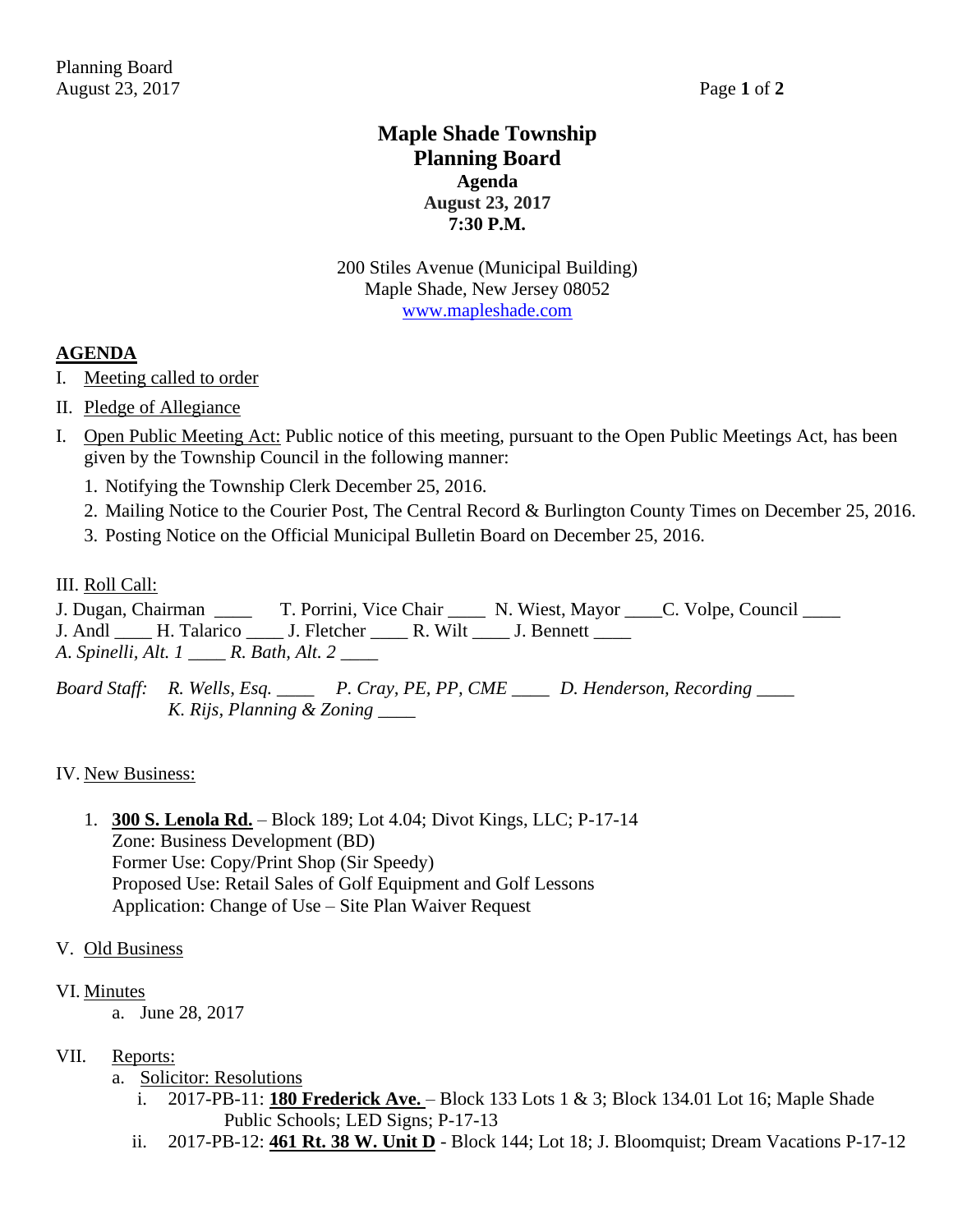- b. Engineer:
- c. Community Development:
- VIII. Adjournment.

2017 Meeting Dates:

| Site Plan Adv.:        |                                                                                                                                                                         | 4/4 | 6/7 | 7/11 8/1 |                                                                 | Q/5 | 10/3 11/1 |  |
|------------------------|-------------------------------------------------------------------------------------------------------------------------------------------------------------------------|-----|-----|----------|-----------------------------------------------------------------|-----|-----------|--|
| <b>Planning Board:</b> | $\frac{2}{22}$ $\frac{3}{22}$ $\frac{4}{26}$ $\frac{5}{24}$ $\frac{6}{28}$ $\frac{7}{26}$ $\frac{8}{23}$ $\frac{9}{27}$ $\frac{10}{25}$ $\frac{11}{16}$ $\frac{12}{27}$ |     |     |          |                                                                 |     |           |  |
| Zoning Board:          |                                                                                                                                                                         |     |     |          | $4/12$ $5/10$ $6/14$ $7/12$ $8/9$ $9/13$ $10/11$ $11/8$ $12/13$ |     |           |  |

**If you are unable to attend, please call Kevin Rijs at (856) 779-9610 Ext.151. Thank You.**

**Next Meeting September 27, 2017**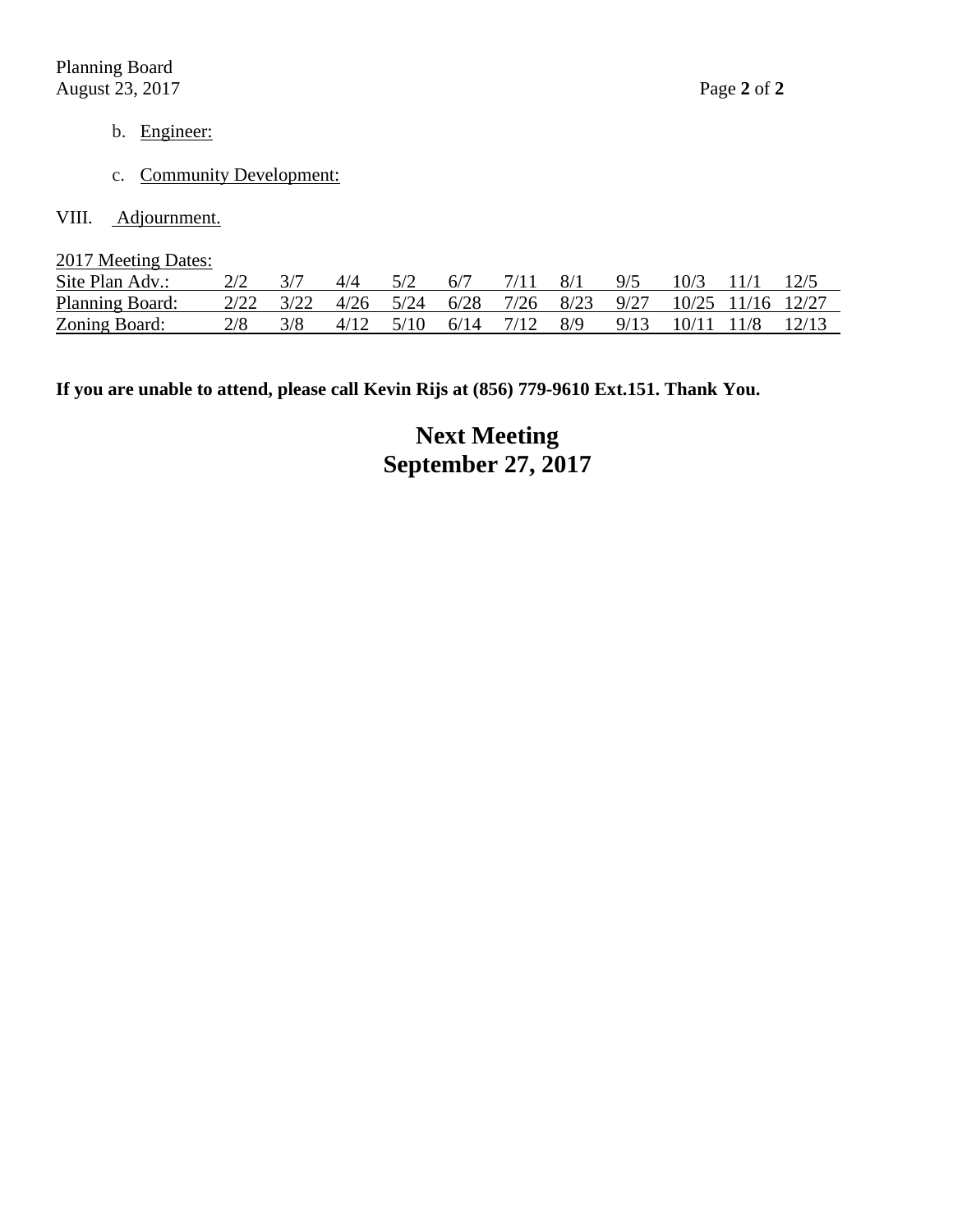# **Maple Shade Township Planning Board Agenda July 26, 2017 7:30 P.M.**

200 Stiles Avenue (Municipal Building) Maple Shade, New Jersey 08052 [www.mapleshade.com](http://www.mapleshade.com/)

### **AGENDA**

- I. Meeting called to order
- II. Pledge of Allegiance
- I. Open Public Meeting Act: Public notice of this meeting, pursuant to the Open Public Meetings Act, has been given by the Township Council in the following manner:
	- 1. Notifying the Township Clerk December 25, 2016.
	- 2. Mailing Notice to the Courier Post, The Central Record & Burlington County Times on December 25, 2016.
	- 3. Posting Notice on the Official Municipal Bulletin Board on December 25, 2016.

#### III. Roll Call:

- J. Dugan, Chairman  $\qquad$  T. Porrini, Vice Chair  $\qquad$  N. Wiest, Mayor  $\qquad$  C. Volpe, Council  $\qquad$
- J. Andl \_\_\_\_ H. Talarico \_\_\_\_ J. Fletcher \_\_\_\_ R. Wilt \_\_\_\_ J. Bennett \_\_\_\_
- *A*. *Spinelli, Alt. 1 \_\_\_\_ R. Bath, Alt. 2 \_\_\_\_*

*Board Staff: R. Wells, Esq. \_\_\_\_ P. Cray, PE, PP, CME \_\_\_\_ D. Henderson, Recording \_\_\_\_ K. Rijs, Planning & Zoning \_\_\_\_*

IV. New Business:

V. Old Business

#### VI. Minutes

a. June 28, 2017

- a. Solicitor: Resolutions
	- i. 2017-PB-11: **180 Frederick Ave.**  Block 133 Lots 1 & 3; Block 134.01 Lot 16; Maple Shade Public Schools;
	- ii. 2017-PB-12: **461 Rt. 38 W. Unit D** Block 144; Lot 18; Jason Bloomquist; P-17-12
- b. Engineer:
- c. Community Development:
- VIII. Adjournment.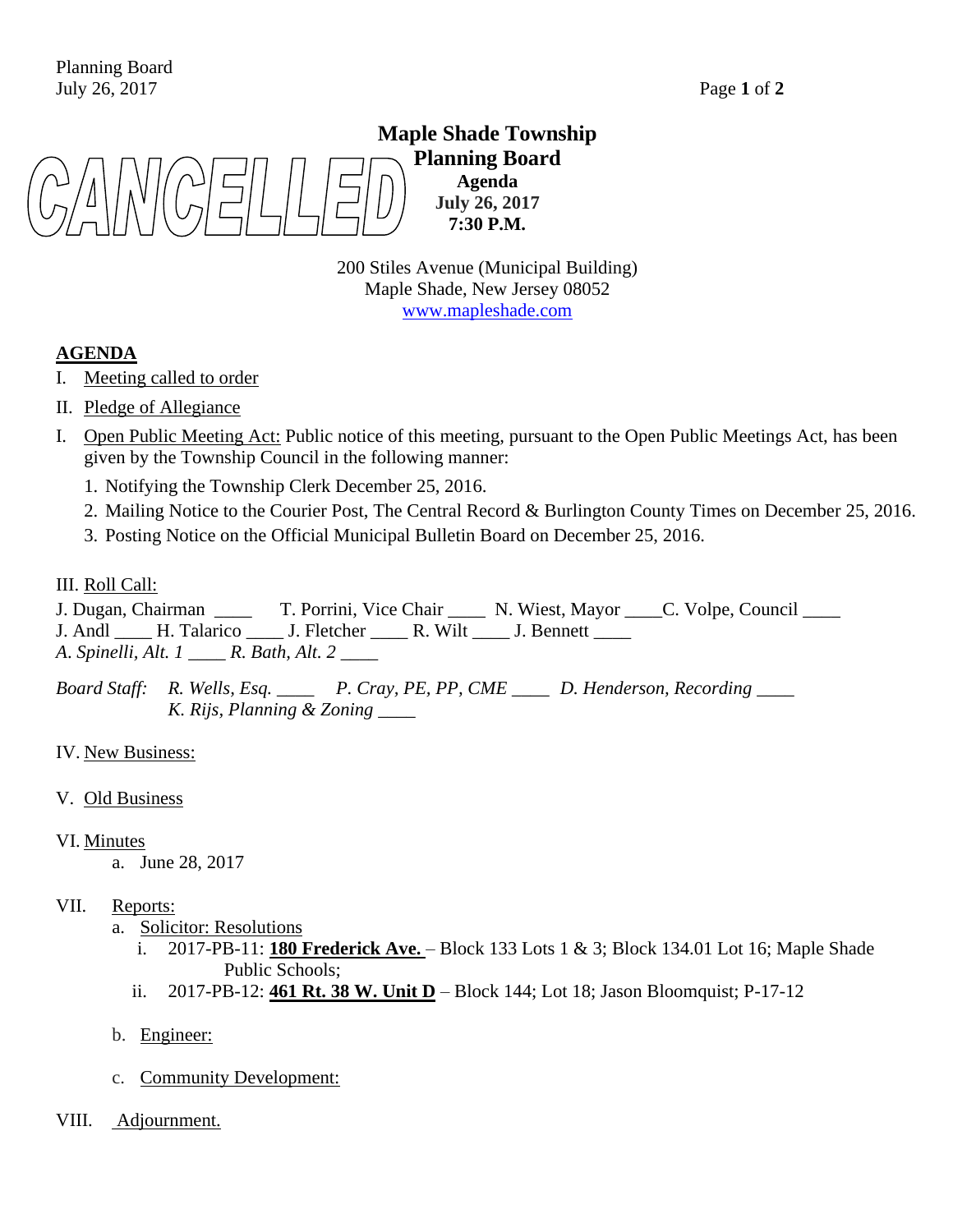2017 Meeting Dates:

| Site Plan Adv.: |                                                           | 4/4 |                                   | 6/7 | 8/1 | 9/5 | 10/3                          |  |
|-----------------|-----------------------------------------------------------|-----|-----------------------------------|-----|-----|-----|-------------------------------|--|
| Planning Board: | 2/22 3/22 4/26 5/24 6/28 7/26 8/23 9/27 10/25 11/16 12/27 |     |                                   |     |     |     |                               |  |
| Zoning Board:   |                                                           |     | $4/12$ $5/10$ $6/14$ $7/12$ $8/9$ |     |     |     | $9/13$ $10/11$ $11/8$ $12/13$ |  |

**If you are unable to attend, please call Kevin Rijs at (856) 779-9610 Ext.151. Thank You.**

# **Next Meeting August 23, 2017**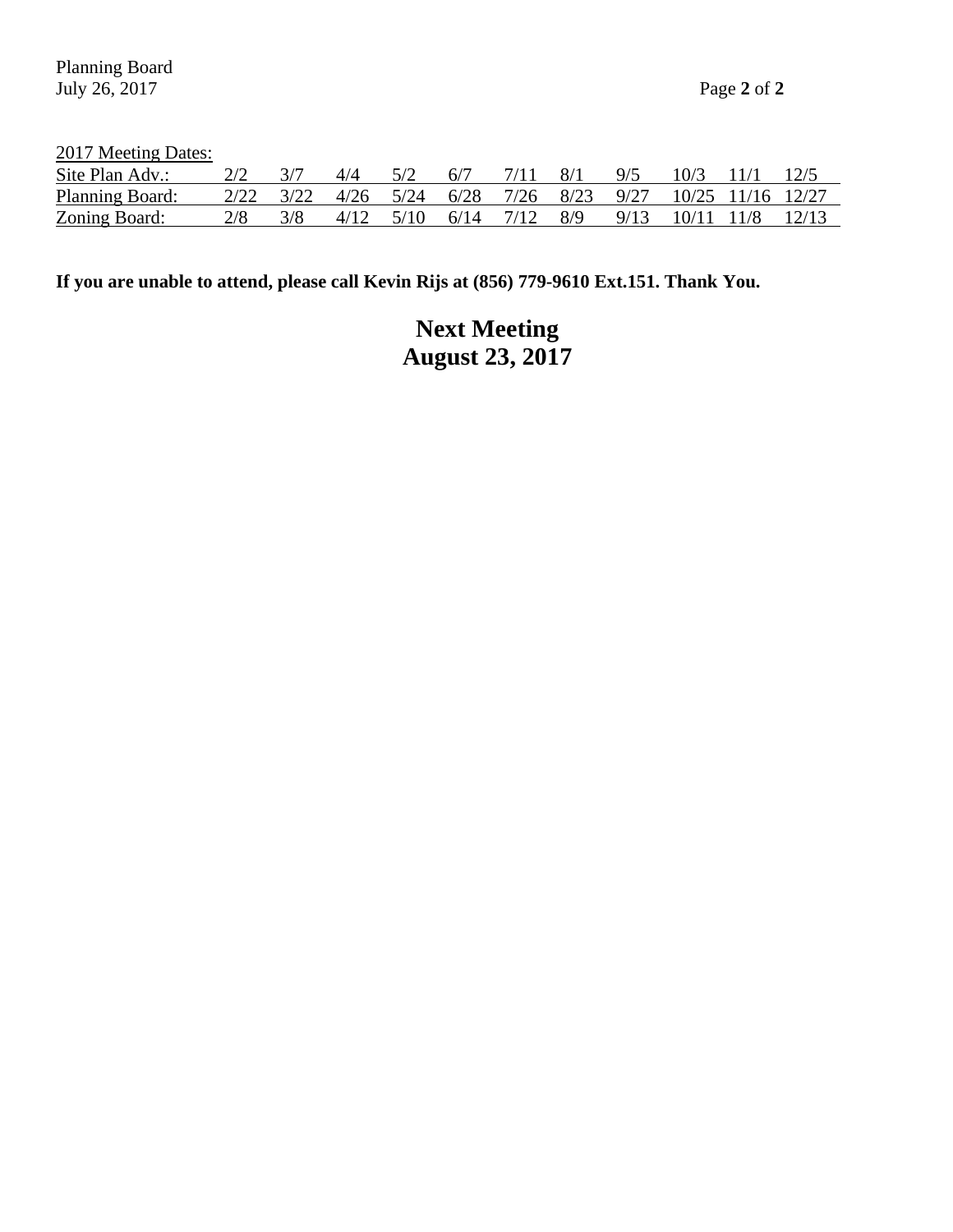# **Maple Shade Township Planning Board Agenda June 28, 2017 7:30 P.M.**

200 Stiles Avenue (Municipal Building) Maple Shade, New Jersey 08052 [www.mapleshade.com](http://www.mapleshade.com/)

### **AGENDA**

- I. Meeting called to order
- II. Pledge of Allegiance
- I. Open Public Meeting Act: Public notice of this meeting, pursuant to the Open Public Meetings Act, has been given by the Township Council in the following manner:
	- 1. Notifying the Township Clerk December 25, 2016.
	- 2. Mailing Notice to the Courier Post, The Central Record & Burlington County Times on December 25, 2016.
	- 3. Posting Notice on the Official Municipal Bulletin Board on December 25, 2016.

#### III. Roll Call:

- J. Dugan, Chairman  $\qquad$  T. Porrini, Vice Chair  $\qquad$  N. Wiest, Mayor  $\qquad$  C. Volpe, Council  $\qquad$ J. Andl \_\_\_\_ H. Talarico \_\_\_\_ J. Fletcher \_\_\_\_ R. Wilt \_\_\_\_ J. Bennett \_\_\_\_
- *A*. *Spinelli, Alt. 1 \_\_\_\_ R. Bath, Alt. 2 \_\_\_\_*
- *Board Staff: R. Wells, Esq. \_\_\_\_ P. Cray, PE, PP, CME \_\_\_\_ D. Henderson, Recording \_\_\_\_ K. Rijs, Planning & Zoning \_\_\_\_*

#### IV. New Business:

- 1. **180 Frederick Ave.**  Block 133 Lots 1 & 3; Block 134.01 Lot 16; Maple Shade Public Schools; P-17-13 Zone: Residential (RA) Existing Use: School Remove two (2) existing signs & replace with LED signs. One in front of the school along Frederick Ave. and a second along Coles Ave. Site plan waiver; "C" Variance request/s sign size (permitted 12sf; proposed 48sf) and Sign type.
- 2. **461 Rt. 38 W. Unit D** Block 144; Lot 18; Jason Bloomquist; P-17-12 Zone: Highway Commercial (HC) Existing Use: Vacant, new building Proposed Use: Retail Travel Franchise Change of Use: Site Plan Waiver

#### V. Old Business

#### VI. Minutes

a. May 24, 2017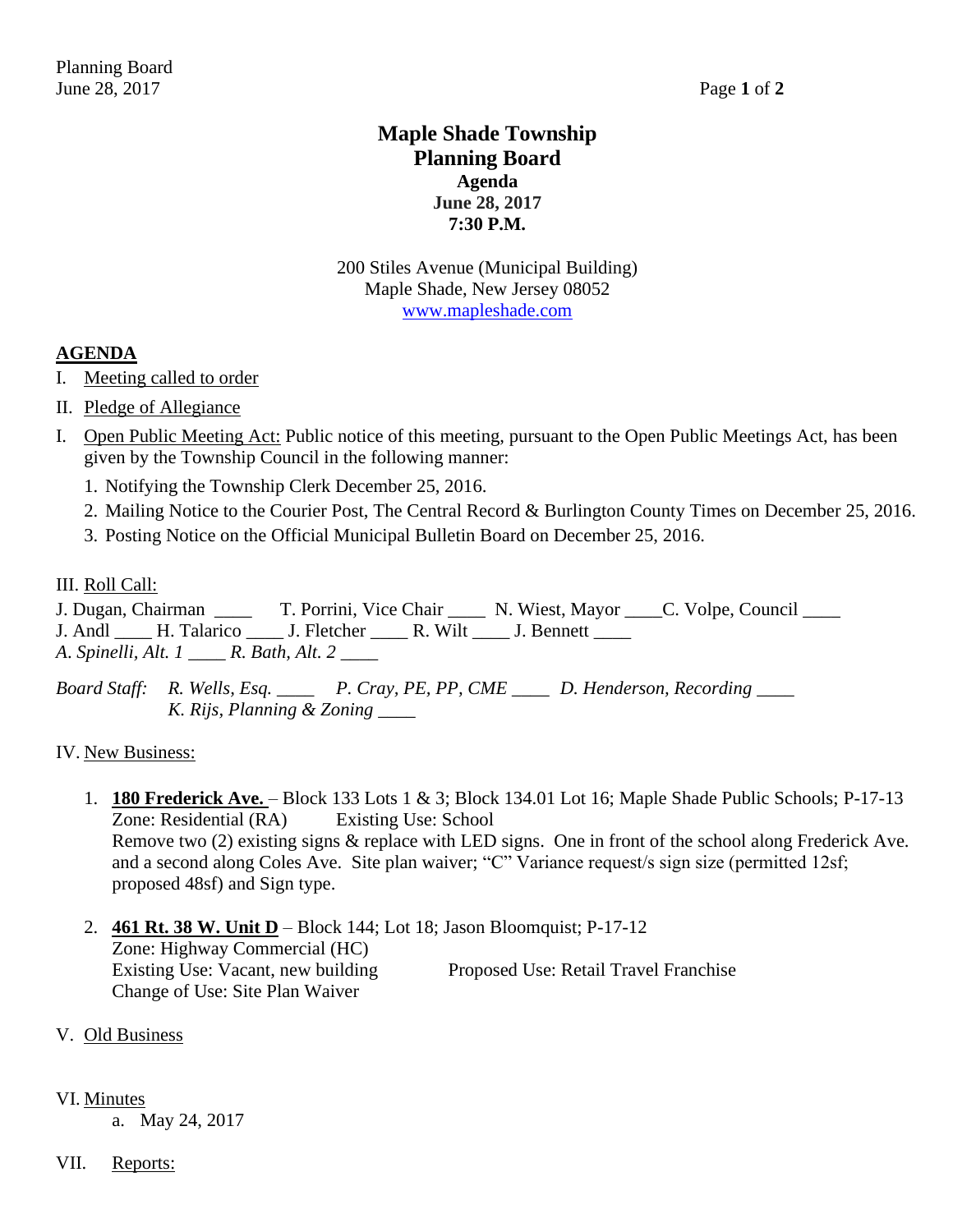#### a. Solicitor: Resolutions

- i. 2017-PB-8: **54 W. Main St.**  Block 127; Lot 10.01; McDowell P.A. & Detrick, PC P-17-7
- ii. 2017-PB-9: **2941 S. Rt.73** Block 150; Lot 19.06; Praxis HCS, Inc., P-17-8
- iii. 2017-PB-10: **3100 N. Rt.73** Block 7.03; Lot 13; Thalasso Design Inc. LLC, P-17-9

#### b. Engineer:

- c. Community Development: Mount Laurel Township; Planning Board Notice of Public Hearing on adoption of Housing Element and Fair Share Plan. Public Hearing June 29, 2017 at 7:00 PM Mount Laurel Municipal Building.
- VIII. Adjournment.

2017 Meeting Dates:

| Site Plan Adv.:        |           | 4/4       | 6/7  |          | - 8/1 | 9/5  | 10/3                                            |  |
|------------------------|-----------|-----------|------|----------|-------|------|-------------------------------------------------|--|
| <b>Planning Board:</b> | 2/22 3/22 |           |      |          |       |      | 4/26 5/24 6/28 7/26 8/23 9/27 10/25 11/16 12/27 |  |
| Zoning Board:          |           | 4/12 5/10 | 6/14 | 7/12 8/9 |       | 9/13 | $10/11$ $11/8$ $12/13$                          |  |

**If you are unable to attend, please call Kevin Rijs at (856) 779-9610 Ext.151. Thank You.**

**Next Meeting July 26, 2017**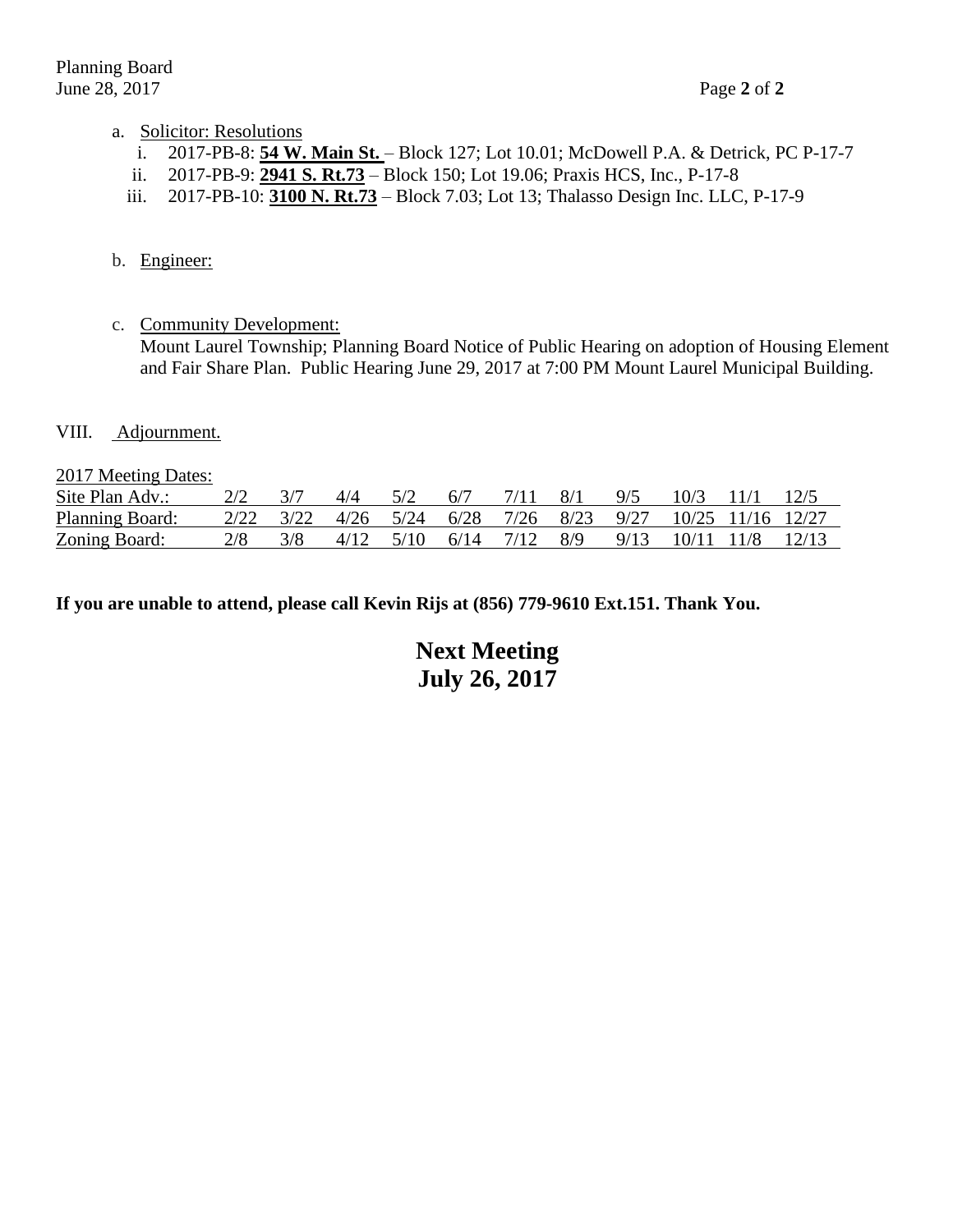# **Maple Shade Township Planning Board Agenda May 24, 2017 7:30 P.M.**

200 Stiles Avenue (Municipal Building) Maple Shade, New Jersey 08052 [www.mapleshade.com](http://www.mapleshade.com/)

### **AGENDA**

- I. Meeting called to order
- II. Pledge of Allegiance
- I. Open Public Meeting Act: Public notice of this meeting, pursuant to the Open Public Meetings Act, has been given by the Township Council in the following manner:
	- 1. Notifying the Township Clerk December 25, 2016.
	- 2. Mailing Notice to the Courier Post, The Central Record & Burlington County Times on December 25, 2016.
	- 3. Posting Notice on the Official Municipal Bulletin Board on December 25, 2016.

#### III. Roll Call:

- J. Dugan, Chairman  $\qquad$  T. Porrini, Vice Chair  $\qquad$  N. Wiest, Mayor  $\qquad$  C. Volpe, Council  $\qquad$
- J. Andl \_\_\_\_ H. Talarico \_\_\_\_ J. Fletcher \_\_\_\_ R. Wilt \_\_\_\_ J. Bennett \_\_\_\_
- *A*. *Spinelli, Alt. 1 \_\_\_\_ R. Bath, Alt. 2 \_\_\_\_*
- *Board Staff: R. Wells, Esq. \_\_\_\_ P. Cray, PE, PP, CME \_\_\_\_ D. Henderson, Recording \_\_\_\_ K. Rijs, Planning & Zoning \_\_\_\_*

#### IV. New Business:

- 1. **54 W. Main St.**  Block 127; Lot 10.01; McDowell Posternock Apell & Detrick, PC, P-17-7 Zone: Downtown Business (DB) Existing Use: Undercover Vapes (Retail) Proposed Use: Law Office Change of Use; Site Plan Waiver Application
- 2. **2941 S. Rt.73** Block 150; Lot 19.06; Praxis HCS, Inc., P-17-8 Zone: Business Development (BD) Existing Use: Currently Vacant Proposed Use: Professional-Medical Office Change of Use; Site Plan Waiver Application
- 3. **3100 N. Rt.73** Block 7.03; Lot 13; Thalasso Design Inc. LLC, P-17-9 Zone: Business Development (BD) Proposed Use: Retail Sales, Tile & Stone Showroom Change of Use; Site Plan Waiver Application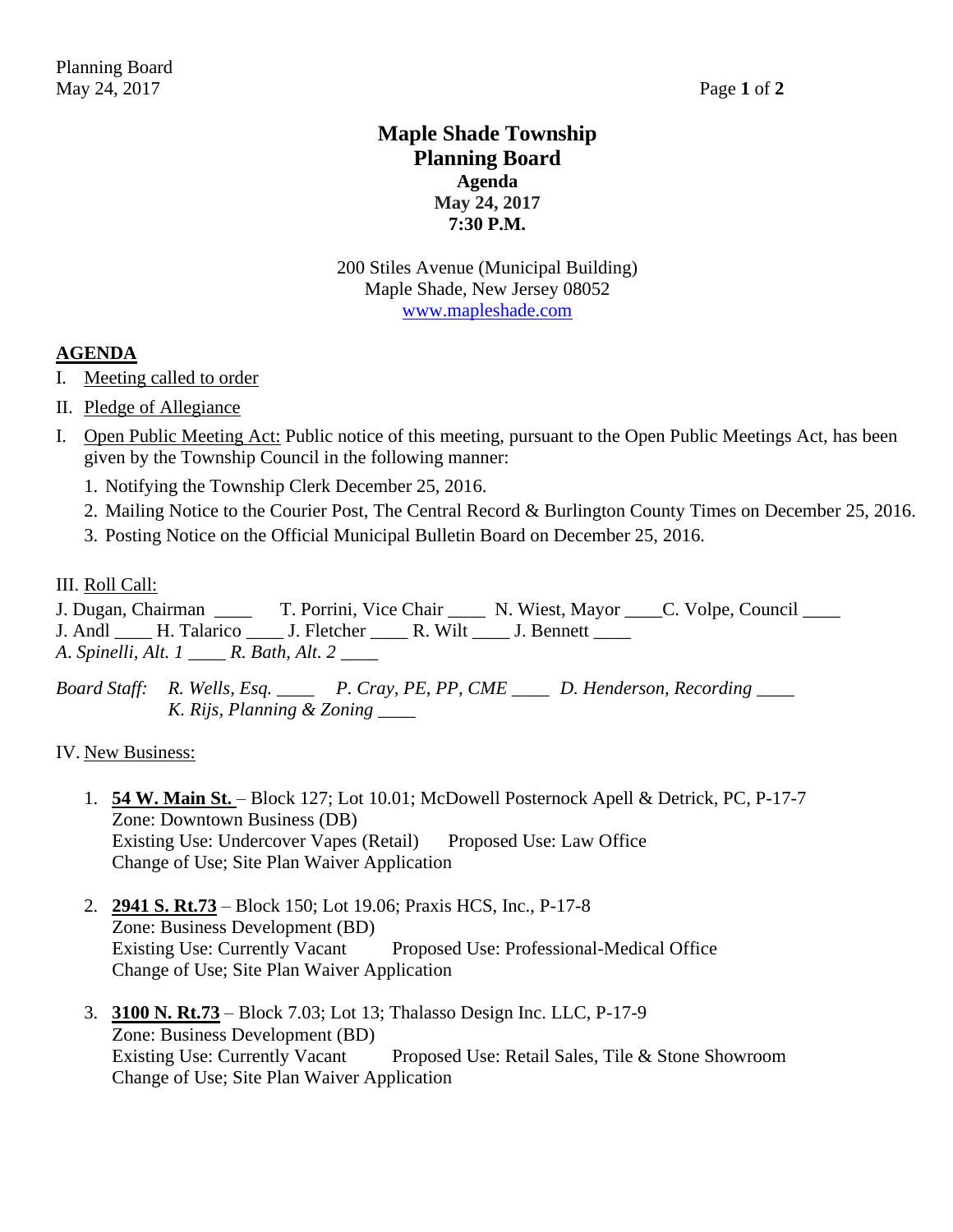Planning Board May 24, 2017 Page **2** of **2**

#### VI. Minutes

a. April 26, 2017

# VII. Reports:

- a. Solicitor: Resolutions
	- i. 2017-PB-7: **15 N. Fellowship Rd.** Block 55; Lot 20.01; Masonic Lodge #281, P-17-6
- b. Engineer:
- c. Community Development:
- VIII. Adjournment.

2017 Meeting Dates:

| Site Plan Adv.:        |           | 4/4 |                                   | 6/7 | 8/1                                             | 9/5                   | 10/3 |  |
|------------------------|-----------|-----|-----------------------------------|-----|-------------------------------------------------|-----------------------|------|--|
| <b>Planning Board:</b> | 2/22 3/22 |     |                                   |     | 4/26 5/24 6/28 7/26 8/23 9/27 10/25 11/16 12/27 |                       |      |  |
| <u>Zoning Board:</u>   |           |     | $4/12$ $5/10$ $6/14$ $7/12$ $8/9$ |     |                                                 | 9/13 10/11 11/8 12/13 |      |  |

**If you are unable to attend, please call Kevin Rijs at (856) 779-9610 Ext.151. Thank You.**

**Next Meeting June 28, 2017**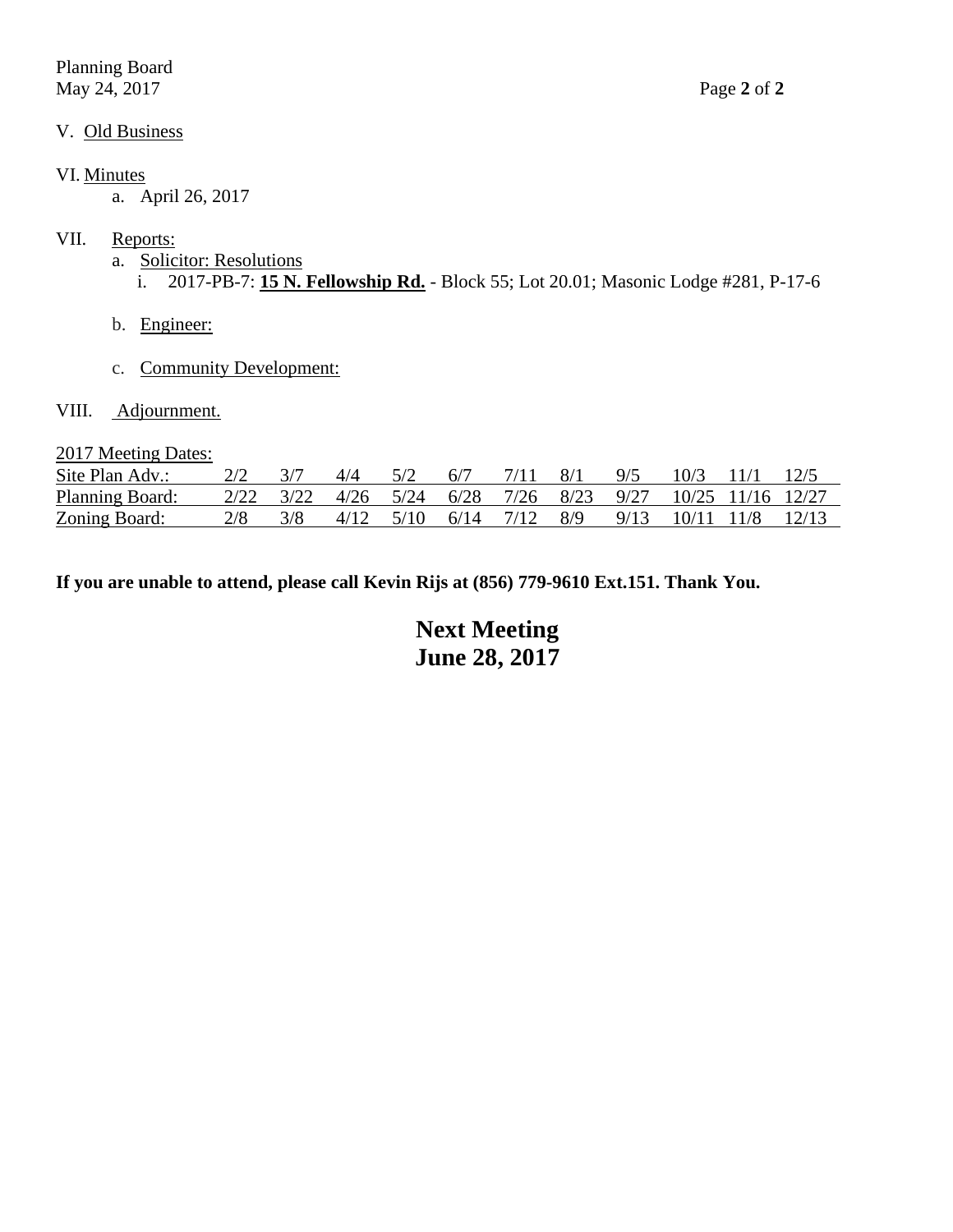# **Maple Shade Township Planning Board Agenda April 26, 2017 7:30 P.M.**

200 Stiles Avenue (Municipal Building) Maple Shade, New Jersey 08052 [www.mapleshade.com](http://www.mapleshade.com/)

### **AGENDA**

- I. Meeting called to order
- II. Pledge of Allegiance
- I. Open Public Meeting Act: Public notice of this meeting, pursuant to the Open Public Meetings Act, has been given by the Township Council in the following manner:
	- 1. Notifying the Township Clerk December 25, 2016.
	- 2. Mailing Notice to the Courier Post, The Central Record & Burlington County Times on December 25, 2016.
	- 3. Posting Notice on the Official Municipal Bulletin Board on December 25, 2016.

#### III. Roll Call:

- J. Dugan, Chairman  $\qquad$  T. Porrini, Vice Chair  $\qquad$  N. Wiest, Mayor  $\qquad$  C. Volpe, Council  $\qquad$ J. Andl \_\_\_\_ H. Talarico \_\_\_\_ J. Fletcher \_\_\_\_ R. Wilt \_\_\_\_ J. Bennett \_\_\_\_
- *A*. *Spinelli, Alt. 1 \_\_\_\_ R. Bath, Alt. 2 \_\_\_\_*
- *Board Staff: R. Wells, Esq. \_\_\_\_ P. Cray, PE, PP, CME \_\_\_\_ D. Henderson, Recording \_\_\_\_ K. Rijs, Planning & Zoning \_\_\_\_*

#### IV. New Business:

1. **15 N. Fellowship Rd.** - Block 55; Lot 20.01; Masonic Lodge #281 P-17-6 Zone: Residence -2 (R2) and Downtown Business (DB) Application: Site Plan Waiver request for new Garden/Storage Shed (10' x 10').

#### V. Old Business

Litigation

#### VI. Minutes

a. March 22, 2017

- a. Solicitor: Resolutions
	- i. 2017-PB-4: 10-12 W. Main St. Block 126.01; Lot 3 Vanessa Frank-Finney. App# P-17-1
	- ii. 2017-PB-5: 471 Rt. 38 W. Block 144; Lot 8; GS Rentals; App# P-17-2
	- iii. 2017-PB-6: 4 N. Forklanding St. Block 63; Lot 8; Undercover Vapes, App# P-17-4
- b. Engineer:
- c. Community Development: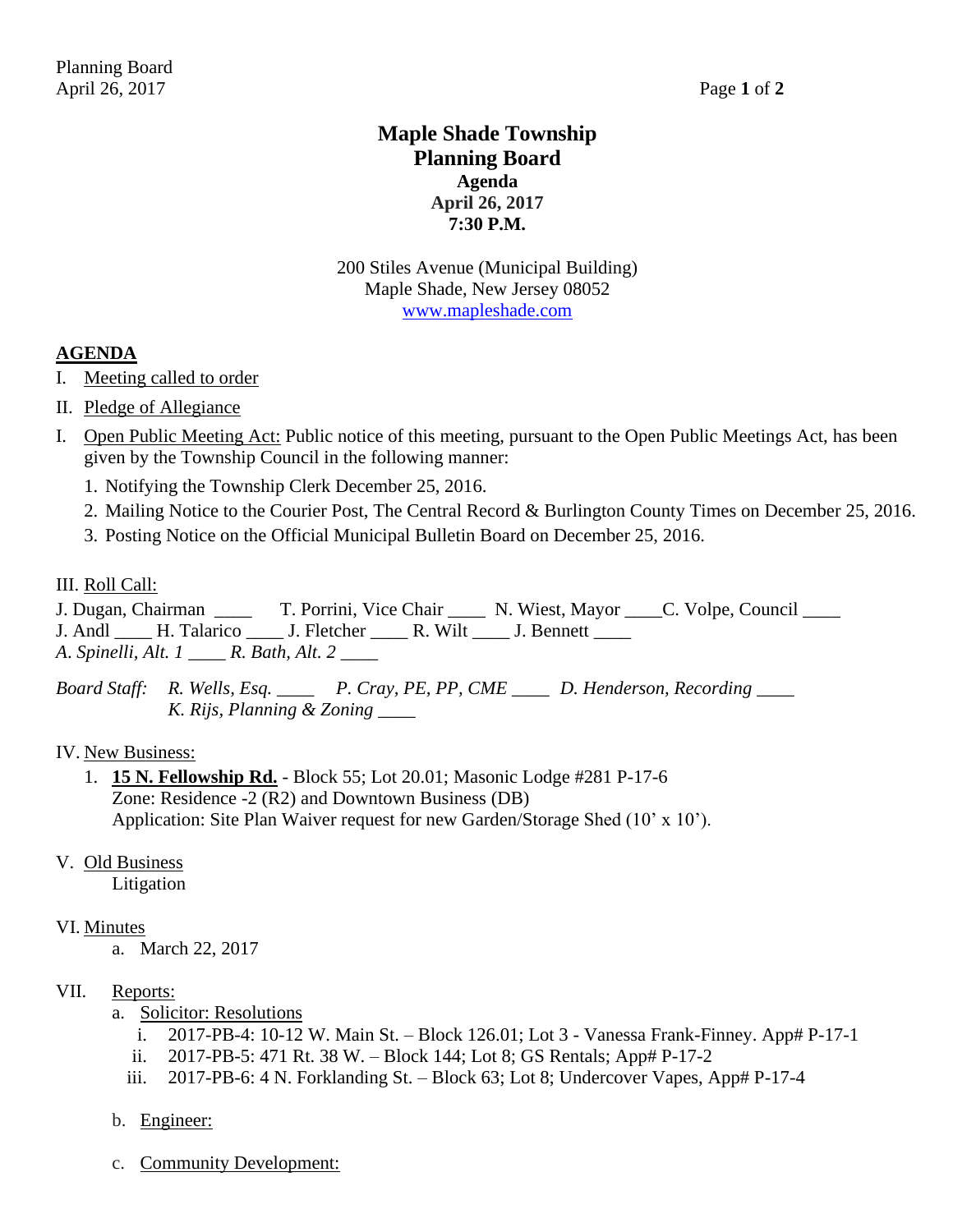Planning Board April 26, 2017 Page **2** of **2**

# VIII. Adjournment.

2017 Meeting Dates:

| Site Plan Adv.:        |  | 4/4 |  |                                   | 8/1 | 9/5 | 10/3                                                      |  |
|------------------------|--|-----|--|-----------------------------------|-----|-----|-----------------------------------------------------------|--|
| <b>Planning Board:</b> |  |     |  |                                   |     |     | 2/22 3/22 4/26 5/24 6/28 7/26 8/23 9/27 10/25 11/16 12/27 |  |
| Zoning Board:          |  |     |  | $4/12$ $5/10$ $6/14$ $7/12$ $8/9$ |     |     | $9/13$ $10/11$ $11/8$ $12/13$                             |  |

**If you are unable to attend, please call Kevin Rijs at (856) 779-9610 Ext.151. Thank You.**

**Next Meeting May 24, 2017**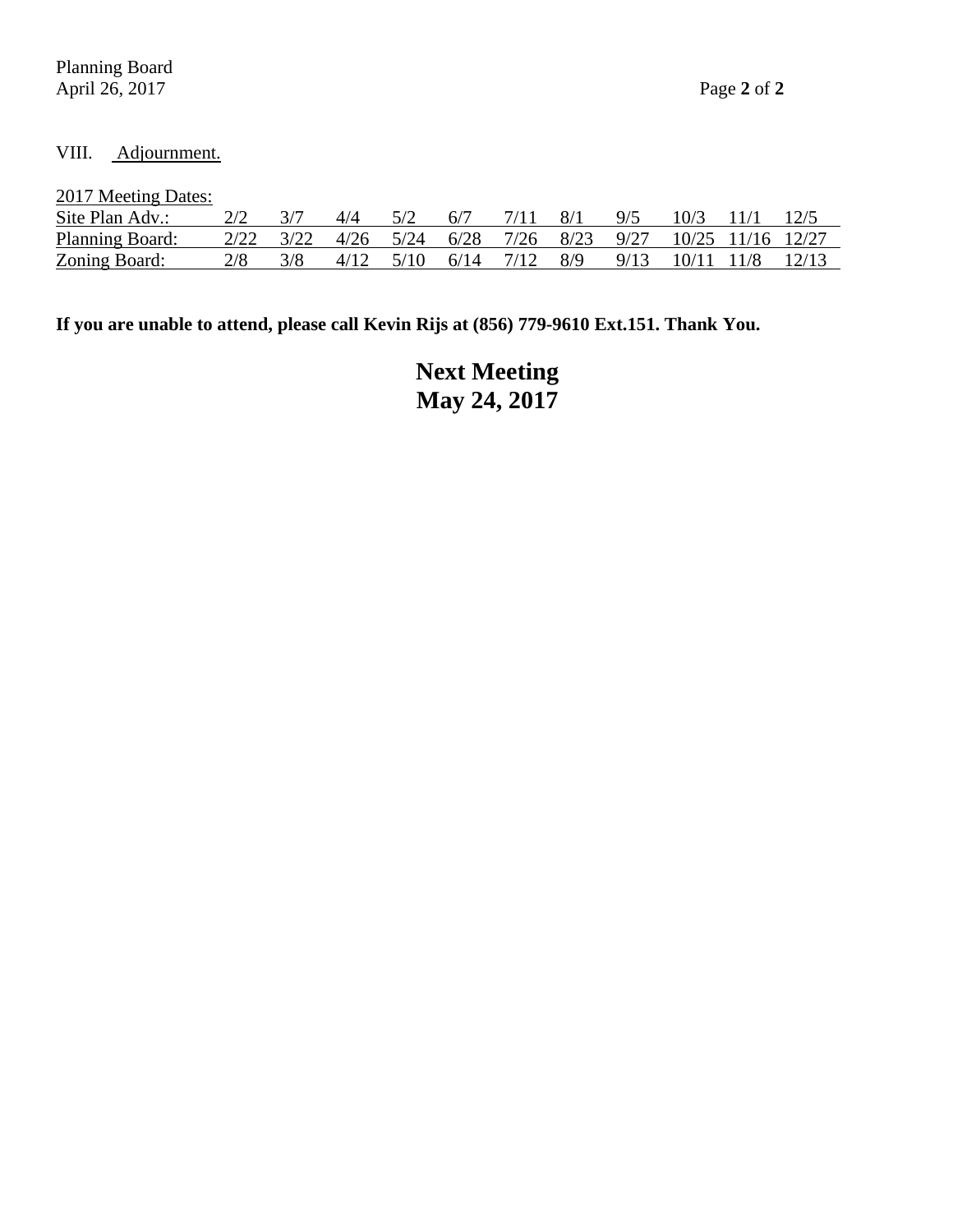# **Maple Shade Township Planning Board Agenda March 22, 2017 7:30 P.M.**

200 Stiles Avenue (Municipal Building) Maple Shade, New Jersey 08052 [www.mapleshade.com](http://www.mapleshade.com/)

### **AGENDA**

- I. Meeting called to order
- II. Pledge of Allegiance
- I. Open Public Meeting Act: Public notice of this meeting, pursuant to the Open Public Meetings Act, has been given by the Township Council in the following manner:
	- 1. Notifying the Township Clerk December 25, 2016.
	- 2. Mailing Notice to the Courier Post, The Central Record & Burlington County Times on December 25, 2016.
	- 3. Posting Notice on the Official Municipal Bulletin Board on December 25, 2016.

#### III. Roll Call:

- J. Dugan, Chairman  $\qquad$  T. Porrini, Vice Chair  $\qquad$  N. Wiest, Mayor  $\qquad$  C. Volpe, Council  $\qquad$
- J. Andl \_\_\_\_ H. Talarico \_\_\_\_ J. Fletcher \_\_\_\_ R. Wilt \_\_\_\_ J. Bennett \_\_\_\_
- *A*. *Spinelli, Alt. 1 \_\_\_\_ R. Bath, Alt. 2 \_\_\_\_*
- *Board Staff: R. Wells, Esq. \_\_\_\_ P. Cray, PE, PP, CME \_\_\_\_ D. Henderson, Recording \_\_\_\_ K. Rijs, Planning & Zoning \_\_\_\_*

#### IV. New Business:

- 1. **10-12 W. Main St.** Block 126.01; Lot 3 Vanessa Frank-Finney. App# P-17-1 Zone: Downtown Business (DB) Zone: Change of Use. ; Site Plan Waiver request.
- 2. **471 Rt. 38 W.** Block 144; Lot 8; GS Rentals; App# P-17-2 Zone: Highway Commercial Zone; Existing Use: Vacant (former Aldi Supermarket) Proposed Medical Office (Plasma Donation); Application: Change of Use; Site Plan Waiver request
- 3. **4 N. Forklanding St**. Block 63; Lot 8; Undercover Vapes, Carmelo Gaudite App# P-17-4 Zone: Downtown Business (DB). Former Property Use: Computer Sales & Service. Proposed Use: Retail Sales E-Cigarettes; Application: Change of Use; Site Plan Waiver request

#### V. Old Business

2/8/2016 Zoning Board of Adjustment Annual Report (N.J.S.A. 40:55D-70.1) SPR151 - 597 Rt. 38 W. & Lenola Rd. (B189, L5.02) Maple Shade Equities. Approved by the Planning Board on June 22, 2016 (Resolution 2016-PB-11). Starbucks & Bank. Status Report NJDOT Approvals.

#### VI. Minutes

a. January 25, 2017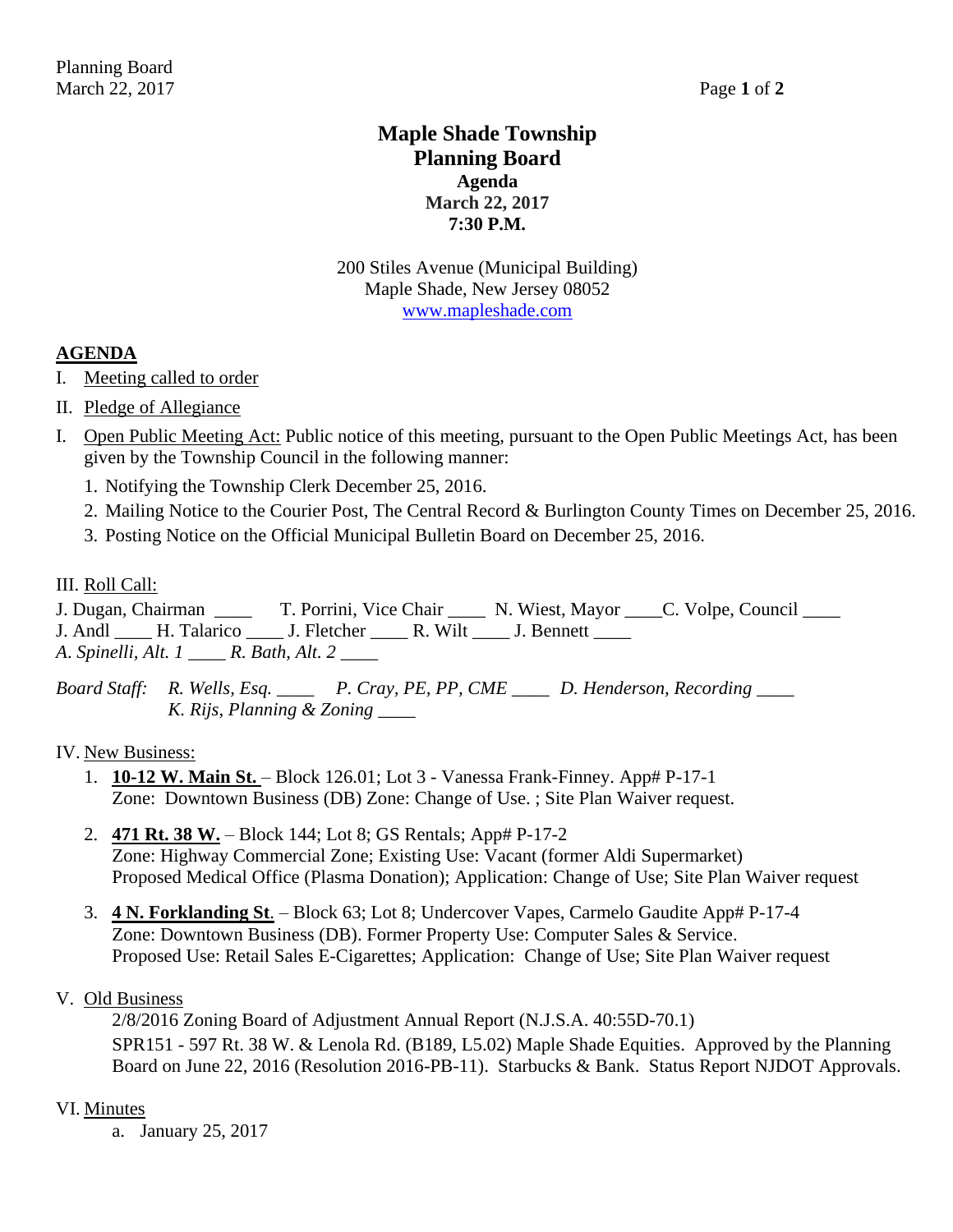### VII. Reports:

- a. Solicitor: Resolutions
	- i. 2017-PB-1: 300 S. Lenola Road (B189, L4.04) AMV Health & Fitness, Inc. SPW2017-1
	- ii. 2017-PB-2: 49 S. Boulevard (B150, L19.05) Dany & Rania Properties LLC, SPW2017-2
	- iii. Closed session to discuss pending litigation.

#### b. Engineer:

c. Community Development: 496 S. Lenola Rd. - Block 189.04; Lot 1; BOOS States Development, Concept, Chase: LLC P-17-3

#### VIII. Adjournment.

#### 2017 Meeting Dates:

| Site Plan Adv.:        |  | 4/4 | 6/7 |                                   | 8/1 | Q/5 | 10/3                                                                                                                                                                    |  |
|------------------------|--|-----|-----|-----------------------------------|-----|-----|-------------------------------------------------------------------------------------------------------------------------------------------------------------------------|--|
| <b>Planning Board:</b> |  |     |     |                                   |     |     | $\frac{2}{22}$ $\frac{3}{22}$ $\frac{4}{26}$ $\frac{5}{24}$ $\frac{6}{28}$ $\frac{7}{26}$ $\frac{8}{23}$ $\frac{9}{27}$ $\frac{10}{25}$ $\frac{11}{16}$ $\frac{12}{27}$ |  |
| Zoning Board:          |  |     |     | $4/12$ $5/10$ $6/14$ $7/12$ $8/9$ |     |     | 9/13 10/11 11/8 12/13                                                                                                                                                   |  |

**If you are unable to attend, please call Kevin Rijs at (856) 779-9610 Ext.151. Thank You.**

# **Next Meeting April 26, 2017**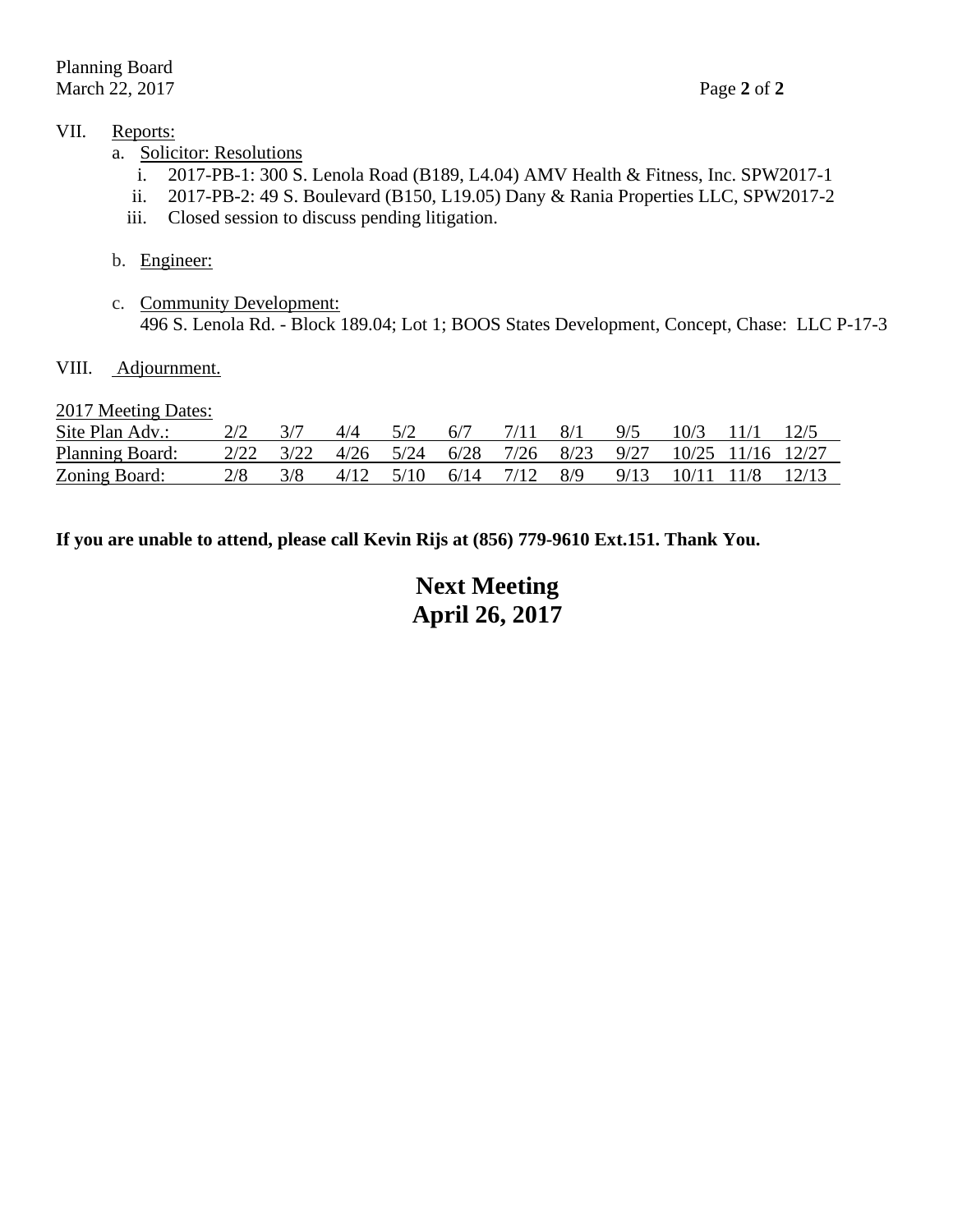# **Maple Shade Township Planning Board Agenda February 22, 2017 7:30 P.M.**

**200 Stiles Avenue (Municipal Building) Maple Shade, New Jersey 08052**

[www.mapleshade.com](http://www.mapleshade.com/)

**AGENDA**

FAMCQ||||E

II. Open Public Meeting Act III. Roll Call:

I. Pledge of Allegiance

J. Dugan, Chairman \_\_\_\_\_ T. Porrini, Vice Chair \_\_\_\_\_ N. Wiest, Mayor \_\_\_\_C. Volpe, Council \_\_\_\_ J. Andl \_\_\_\_ H. Talarico \_\_\_\_ J. Fletcher \_\_\_\_ R. Wilt \_\_\_\_ J. Bennett \_\_\_\_ *A*. *Spinelli, Alt. 1 \_\_\_\_ R. Bath, Alt. 2 \_\_\_\_*

- IV. New Business:
- V. Old Business
- VI. Minutes
	- a. January 25, 2017
- VII. Reports:
	- a. Solicitor: Resolutions
		- i. 2017-PB-1: 300 S. Lenola Road (B189, L4.04) AMV Health & Fitness, Inc. SPW2017-1
		- ii. 2017-PB-2: 49 S. Boulevard (B150, L19.05) Dany & Rania Properties LLC, SPW2017-2
	- b. Engineer:
	- c. Community Development:
- VIII. Adjourn.

2017 Meeting Dates:

| Site Plan Adv.:                                                               |  | 4/4 | 6/7 |  | 9/5                                                             | 10/3 |  |
|-------------------------------------------------------------------------------|--|-----|-----|--|-----------------------------------------------------------------|------|--|
| Planning Board:1/25 2/22 3/22 4/26 5/24 6/28 7/26 8/23 9/27 10/25 11/16 12/27 |  |     |     |  |                                                                 |      |  |
| Zoning Board:                                                                 |  |     |     |  | $4/12$ $5/10$ $6/14$ $7/12$ $8/9$ $9/13$ $10/11$ $11/8$ $12/13$ |      |  |

**If you are unable to attend, please call Kevin Rijs at (856) 779-9610 Ext.151. Thank You.**

# **Next Meeting March 22, 2017**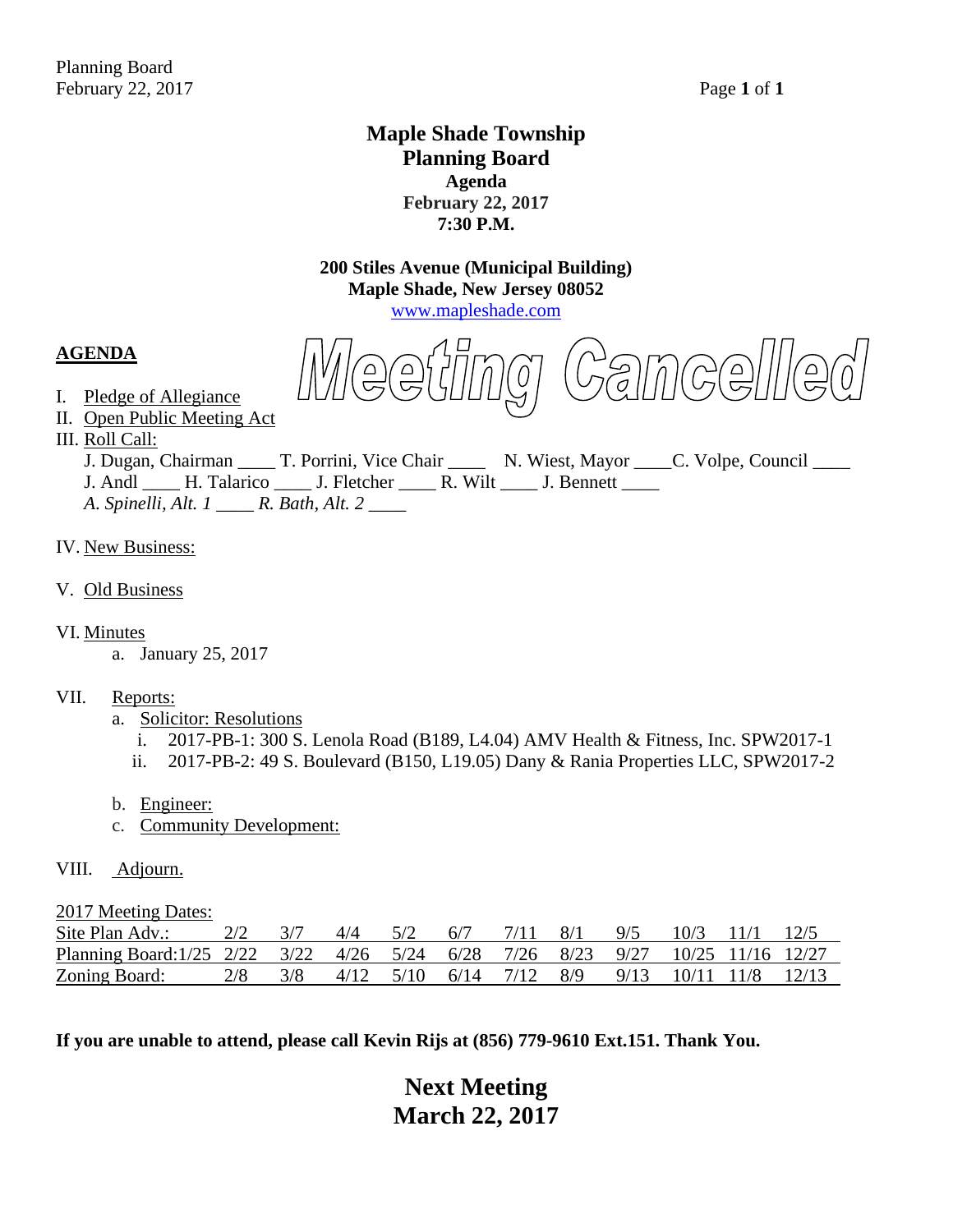# **Maple Shade Township Planning Board Agenda January 25, 2017 7:30 P.M.**

#### **200 Stiles Avenue (Municipal Building) Maple Shade, New Jersey 08052** [www.mapleshade.com](http://www.mapleshade.com/)

#### **AGENDA**

- A. Meeting called to order by Mr. Richard Wells, acting Attorney
- B. Pledge of Allegiance
- C. Open Public Meeting Act
- D. Oath of Office:
	- i. Nelson Wiest, CI Member, Term Expires 12/31/2017
	- ii. Joseph Andl, CII Member, Term Expires 12/31/2017
	- iii. Claire Volpe, CIII Member, Term Expires 1231/2017
	- iv. Angelo Spinelli, Alternate #1, Term Expires 12/31/2018
	- v. Justin Bennett, Member, Term Expires 12/31/2020
	- vi. Robert Wilt, Member, Term Expires 12/31/2020
- E. Roll Call:
	- i. Nelson Wiest, Member & Mayor ii. Claire Volpe, Member & Council
	- iii. Joseph Dugan, Member iv. Joseph Andl, Member
	- v. Heather Talarico, Member vi. Teresa Porrini, Member
	- vii. James Fletcher, Member iix. Robert Wilt, Member
	- ix. Justin Bennett, Member x. Angelo Spinelli, Alt. 1
	- xi. Raj Bath, Alt. 2

- 
- 
- 
- 

F. Organization of the Board:

- a. Nomination of Chairman.
- b. Nomination of Vice Chairman.
- c. Nomination of Attorney.
- d. Nomination of Engineer.
- e. Nomination of Secretary.
- f. Nomination of Environmental Engineer.
- g. Consent Approval of Meeting dates for the year as set by Council.
- h. Consent Approval of Official Newspaper authorized by Council. Courier Post, the Central Record and Burlington County Times.